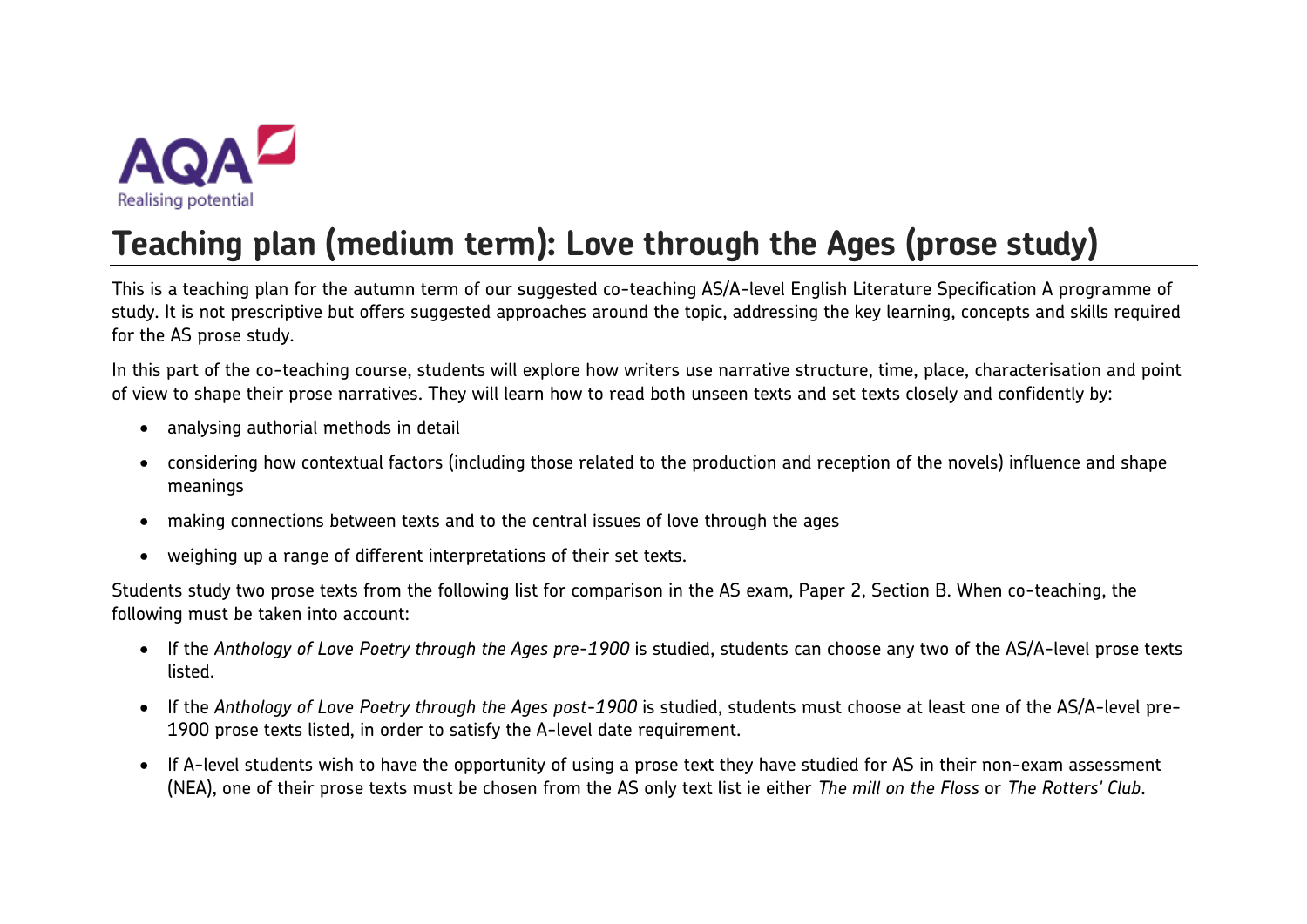| AS/A-level prose set texts |                    |  |  |
|----------------------------|--------------------|--|--|
| Pre-1900                   | Post-1900          |  |  |
| Persuasion                 | The Great Gatsby   |  |  |
| Jane Eyre                  | A room with a view |  |  |
| <b>Wuthering Heights</b>   | The go-between     |  |  |
| The awakening              | Rebecca            |  |  |
| Tess of the D'Urbervilles  | Atonement          |  |  |

| AS only prose set texts      |                   |
|------------------------------|-------------------|
| $Pre-1900$                   | Post-1900         |
| $\mid$ The mill on the Floss | The Rotters' Club |

# Assumed coverage

Love through the Ages: AS prose study may be taught at any point during the first year of the co-teaching course ie year one of a twoyear A-level course where students are being entered for AS exams at the end of year one. It is assumed that approximately seven weeks per half-term would be spent on the prose study, including between four and five hours classroom contact per week.

# Autumn term 1

Prior knowledge: basic understanding of some of the ways that meanings are shaped in prose novels.

Weeks 1 and 2 of autumn term 1 can be used by students to read prose text one for homework.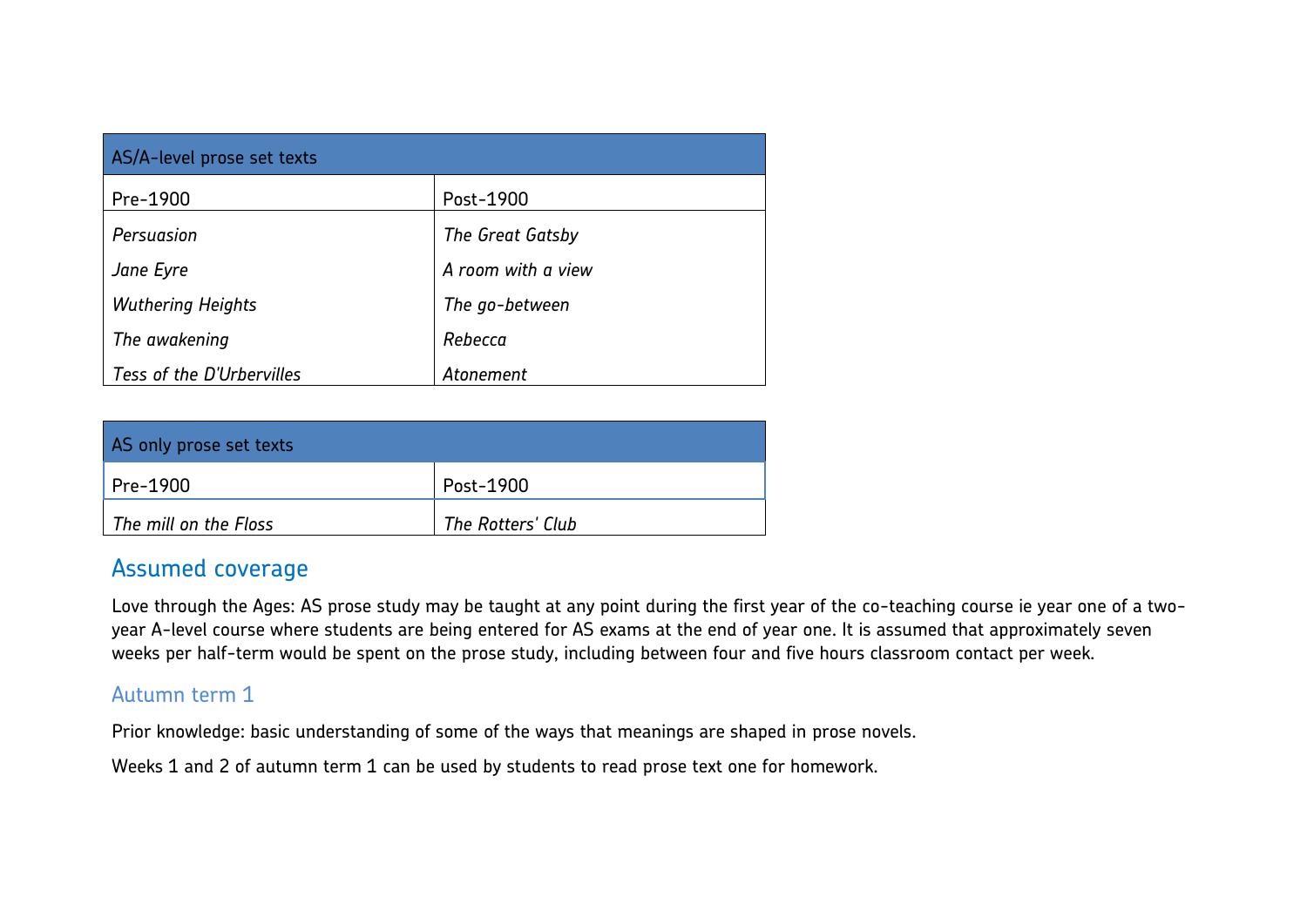| Week 1                                                                                                                                                                                                                                                                                                                         |                                                                                                                                                                                                                                                                                                                                             |                                                                                                                                                                                                                                                                                                                                                                                                                                                                                                                                                                               |                                                                                                                                                                                                                                                                                                                                                                                                                                                                                                                                     |                                                                                                                                                                                                                                                                                                                                                                                                                                                                                                                   |
|--------------------------------------------------------------------------------------------------------------------------------------------------------------------------------------------------------------------------------------------------------------------------------------------------------------------------------|---------------------------------------------------------------------------------------------------------------------------------------------------------------------------------------------------------------------------------------------------------------------------------------------------------------------------------------------|-------------------------------------------------------------------------------------------------------------------------------------------------------------------------------------------------------------------------------------------------------------------------------------------------------------------------------------------------------------------------------------------------------------------------------------------------------------------------------------------------------------------------------------------------------------------------------|-------------------------------------------------------------------------------------------------------------------------------------------------------------------------------------------------------------------------------------------------------------------------------------------------------------------------------------------------------------------------------------------------------------------------------------------------------------------------------------------------------------------------------------|-------------------------------------------------------------------------------------------------------------------------------------------------------------------------------------------------------------------------------------------------------------------------------------------------------------------------------------------------------------------------------------------------------------------------------------------------------------------------------------------------------------------|
| Learning objective                                                                                                                                                                                                                                                                                                             | Subject-specific skills                                                                                                                                                                                                                                                                                                                     | Learning activity                                                                                                                                                                                                                                                                                                                                                                                                                                                                                                                                                             | Differentiation and<br>extension                                                                                                                                                                                                                                                                                                                                                                                                                                                                                                    | <b>Resources</b>                                                                                                                                                                                                                                                                                                                                                                                                                                                                                                  |
| Love through the Ages<br>in prose fiction<br>Students will:<br>become familiar<br>with possible<br>broad aspects of<br>love for study<br>understand that<br>attitudes to love<br>in a text may be<br>dependent upon<br>the time in<br>which it was<br>written<br>understand the<br>generic<br>conventions of<br>prose fiction. | Preparation for the<br>application of<br>knowledge of the<br>following to their set<br>text:<br>possible broad<br>aspects of love<br>attitudes to love<br>dependent upon<br>the time in<br>which a text is<br>written<br>generic<br>conventions of<br>prose fiction and<br>how knowledge<br>of these shapes<br>expectations for<br>readers. | Ask students to bring in<br>examples of the<br>representation of love in<br>the media (newspapers<br>and magazines). A<br>possible group activity is<br>to explore the various<br>aspects of love covered<br>and present to the class.<br>Look at extracts from<br>prose texts from three<br>key points across time to<br>develop some<br>understanding of how<br>attitudes to love have<br>changed.<br>Students might develop<br>an 'English literature<br>through time' grid.<br>Research the generic<br>conventions of prose<br>fiction and create a<br>glossary of terms. | Students could be shown<br>the different aspects of<br>love in popular TV<br>programmes and/or film<br>eg 'Last Tango in Halifax'<br>or 'Love Actually'.<br>Include a range of texts,<br>including non-fiction,<br>from other points across<br>a substantial period of<br>time. Students might be<br>set a research task to<br>enable them to add detail<br>to their grid.<br>Give students extracts<br>from existing literary<br>critical work on the prose<br>fiction genre to be used<br>in conjunction with<br>primary reading. | Newspaper or magazine<br>articles.<br>TV or film extracts as<br>appropriate.<br>Critical reading on the<br>development of prose<br>over time eg The<br>concise Oxford<br>chronology of English<br>literature, The rise of<br>the novel by lan Watt or<br>The English novel: an<br>introduction by Terry<br>Eagleton.<br>Secondary reading on<br>the generic conventions<br>of prose fiction eg How<br>fiction works by James<br>Wood, How novels work<br>by John Mullen, The art<br>of fiction by David<br>Lodge. |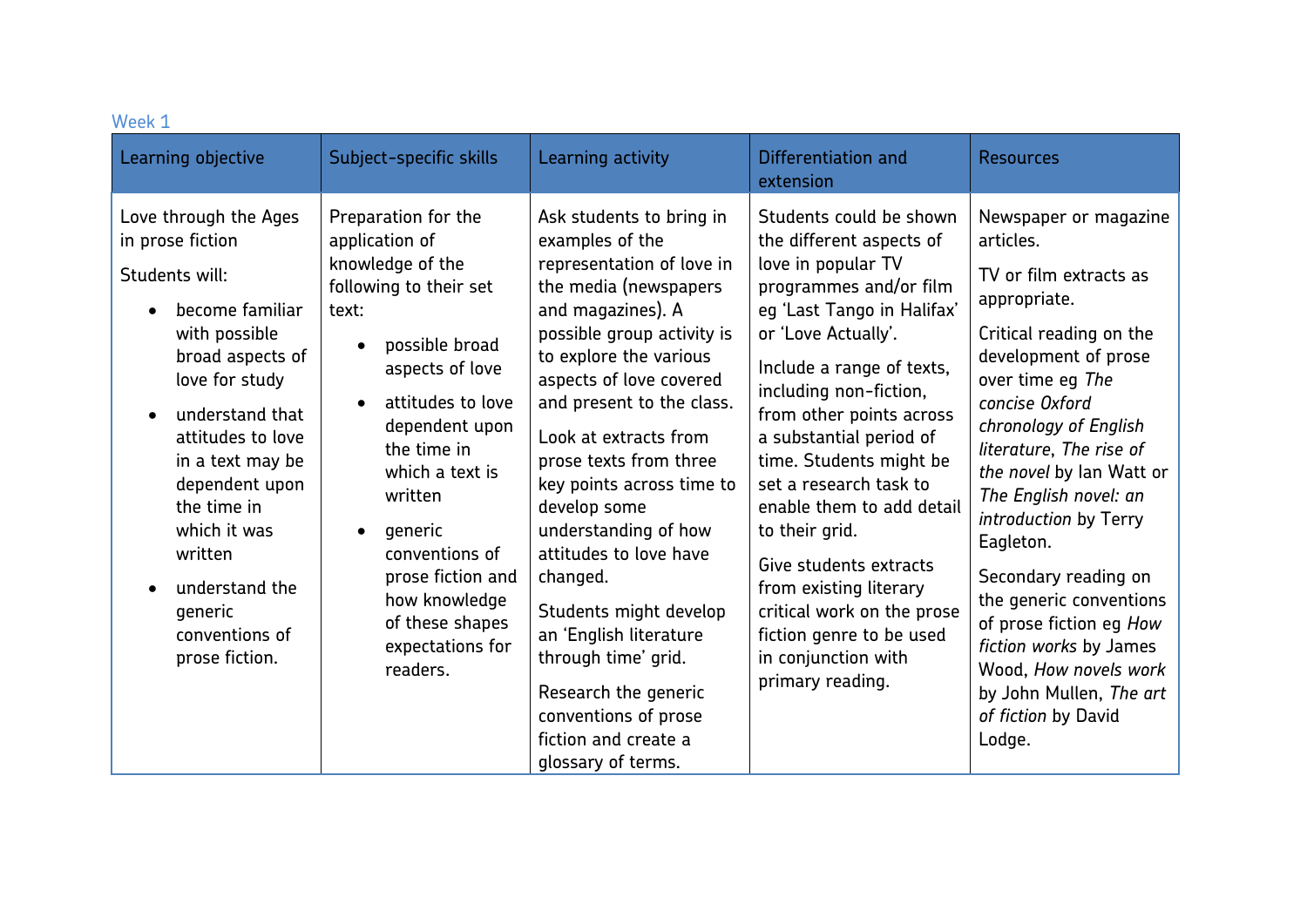| Week 2                                                                                                                                                                                                                                                                                             |                                                                                                                                                                                                                                                                                                                                                                                                 |                                                                                                                                                                                                                                                                                                        |                                                                                                                                                                                                                                                                                                                                                                                                                                                                                                           |                                                                                                                                      |
|----------------------------------------------------------------------------------------------------------------------------------------------------------------------------------------------------------------------------------------------------------------------------------------------------|-------------------------------------------------------------------------------------------------------------------------------------------------------------------------------------------------------------------------------------------------------------------------------------------------------------------------------------------------------------------------------------------------|--------------------------------------------------------------------------------------------------------------------------------------------------------------------------------------------------------------------------------------------------------------------------------------------------------|-----------------------------------------------------------------------------------------------------------------------------------------------------------------------------------------------------------------------------------------------------------------------------------------------------------------------------------------------------------------------------------------------------------------------------------------------------------------------------------------------------------|--------------------------------------------------------------------------------------------------------------------------------------|
| Learning objective                                                                                                                                                                                                                                                                                 | Subject-specific skills                                                                                                                                                                                                                                                                                                                                                                         | Learning activity                                                                                                                                                                                                                                                                                      | Differentiation and<br>extension                                                                                                                                                                                                                                                                                                                                                                                                                                                                          | <b>Resources</b>                                                                                                                     |
| Prose extract focus<br>Students will:<br>consider the<br>representation of<br>aspects of love in<br>a variety of prose<br>extracts<br>consider how<br>attitudes to love<br>reflect a given<br>time period<br>consider the<br>conventions of<br>prose fiction in a<br>variety of prose<br>extracts. | Preparation for the<br>application of<br>knowledge of the<br>following to<br>unseen prose<br>extracts:<br>possible broad<br>$\bullet$<br>aspects of love<br>attitudes to<br>$\bullet$<br>love dependent<br>upon the time<br>in which a text<br>is written<br>generic<br>$\bullet$<br>conventions of<br>prose fiction<br>and how<br>knowledge of<br>these shapes<br>expectations<br>for readers. | Teacher model analysis<br>of an extract for the<br>checklist of:<br>aspects of love<br>attitudes to love<br>prose fiction<br>conventions<br>Group analysis of<br>further extracts with<br>feedback to the whole<br>group.<br>Students might update<br>their 'English literature<br>through time' grid. | Group analysis of further<br>extracts could be done by:<br>each group analysing<br>$\bullet$<br>a different aspect of<br>the same extract and<br>then feeding back to<br>the whole group<br>different groups<br>$\bullet$<br>analysing a different<br>extract for all three<br>aspects and then<br>presenting to the<br>whole group<br>a 'marketplace' or<br>$\bullet$<br>'home/ expert'<br>classroom<br>arrangement<br>groups creating a<br>PowerPoint<br>presentation for<br>sharing of<br>information. | A range of prose<br>extracts which come<br>from different time<br>periods and are<br>concerned with<br>different aspects of<br>love. |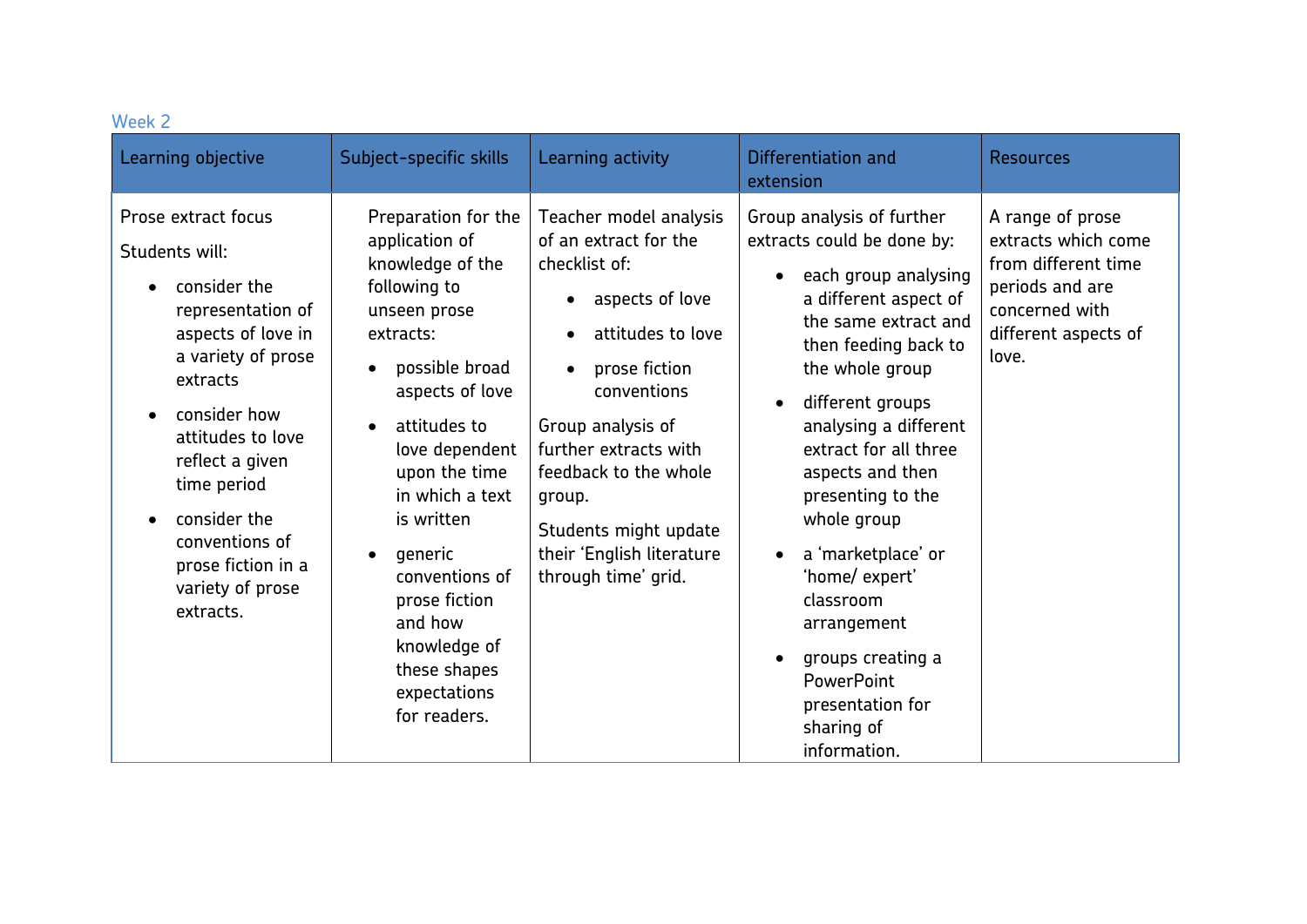| Week 3                                                                                                                                                                                                                                                                                                             |                                                                                                                                                                                                                                                                                                                                                                                                                                             |                                                                                                                                                                                                                                                                                                                                                                                                                                                                                                                                                                                                                                                                   |                                                                                                                                                                                                                                                                                                                                                                                                                                                   |                                                                                                                                                                                        |
|--------------------------------------------------------------------------------------------------------------------------------------------------------------------------------------------------------------------------------------------------------------------------------------------------------------------|---------------------------------------------------------------------------------------------------------------------------------------------------------------------------------------------------------------------------------------------------------------------------------------------------------------------------------------------------------------------------------------------------------------------------------------------|-------------------------------------------------------------------------------------------------------------------------------------------------------------------------------------------------------------------------------------------------------------------------------------------------------------------------------------------------------------------------------------------------------------------------------------------------------------------------------------------------------------------------------------------------------------------------------------------------------------------------------------------------------------------|---------------------------------------------------------------------------------------------------------------------------------------------------------------------------------------------------------------------------------------------------------------------------------------------------------------------------------------------------------------------------------------------------------------------------------------------------|----------------------------------------------------------------------------------------------------------------------------------------------------------------------------------------|
| Learning objective                                                                                                                                                                                                                                                                                                 | Subject-specific skills                                                                                                                                                                                                                                                                                                                                                                                                                     | Learning activity                                                                                                                                                                                                                                                                                                                                                                                                                                                                                                                                                                                                                                                 | Differentiation and<br>extension                                                                                                                                                                                                                                                                                                                                                                                                                  | <b>Resources</b>                                                                                                                                                                       |
| Narrative structure<br>Students will:<br>explore the effects<br>of different ways<br>of structuring<br>narratives<br>consider the<br>importance of the<br>beginning and<br>ending of a novel<br>begin to develop<br>their analysis of<br>their set text by<br>applying<br>knowledge of<br>narrative<br>structures. | Applying knowledge of<br>different possible<br>narrative structures to<br>their set text:<br>simple<br>chronology<br>epistolary<br>$\bullet$<br>structure<br>framed<br>$\bullet$<br>narratives<br>use of<br>flashbacks<br>shifts in time<br>and place<br>multiple<br>$\bullet$<br>narrators.<br>Applying knowledge of<br>the privileged position<br>of beginnings and<br>endings in terms of<br>narrative structure<br>and their importance | Students explore a range<br>of texts with different<br>narrative structures<br>including those with<br>shifts in time (eg time<br>travel, flashback), in<br>narrator and in focus.<br>Students consider the set<br>text's narrative structure<br>against these models and<br>might present their text's<br>structure<br>diagrammatically. They<br>should think about the<br>relative success of their<br>writer's choice of<br>structure and of how any<br>shifts in time, narrator or<br>focus operate.<br>Students explore a range<br>of novel openings to<br>consider how writers<br>establish settings,<br>characters, themes and<br>context at the beginning | The diagrammatic<br>representation might be<br>done as individuals or as<br>a class eg as a working<br>wall display.<br>Students could select<br>contrasting sections of<br>their set text and look at<br>the difference in style<br>where a change in time,<br>narrator or focus occurs<br>(eg description as<br>opposed to dialogue),<br>reflecting on the effect of<br>this contrast.<br>For further activities, see<br>autumn term 2, week 1. | A selection of texts<br>with different<br>narrative structures.<br>A selection of<br>beginnings and<br>endings of prose<br>fiction.<br>Film or TV extracts of<br>set text adaptations. |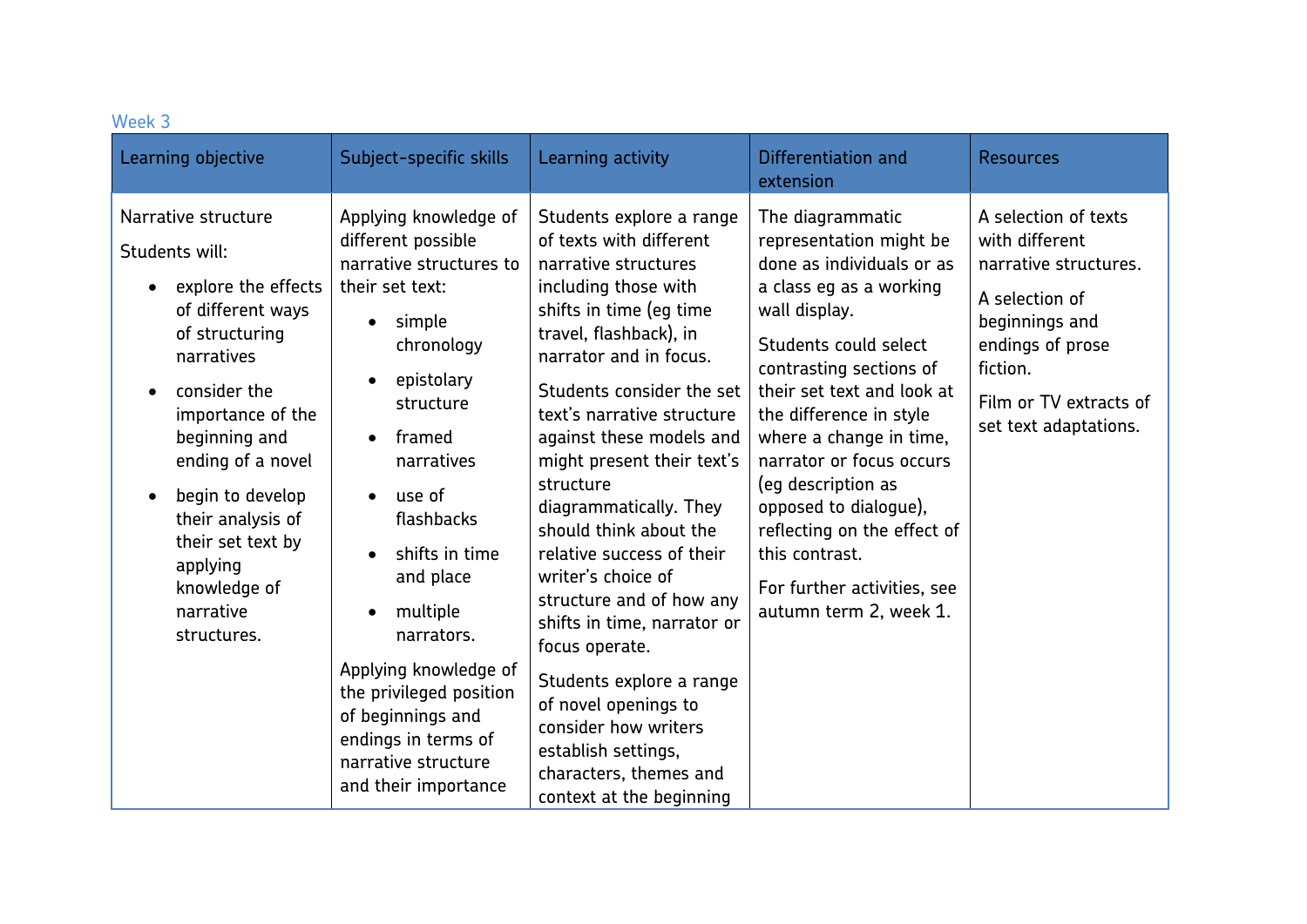| in introducing and<br>concluding key aspects<br>of setting, character,<br>themes and context. | of a novel.<br>They should consider<br>where any commonalities<br>arise in these openings<br>and how far the opening<br>of their set text fits or<br>subverts any patterns.<br>Look at film or TV                                            |  |
|-----------------------------------------------------------------------------------------------|----------------------------------------------------------------------------------------------------------------------------------------------------------------------------------------------------------------------------------------------|--|
|                                                                                               | adaptations of the set<br>text. How do these begin,<br>how are these similar or<br>different to the novel<br>itself and why?<br>Consider the ending of<br>the novel:<br>how does it relate<br>back to the<br>opening?<br>how satisfactory is |  |
|                                                                                               | it as a conclusion?<br>For further activities, see<br>autumn term 2, week 1.                                                                                                                                                                 |  |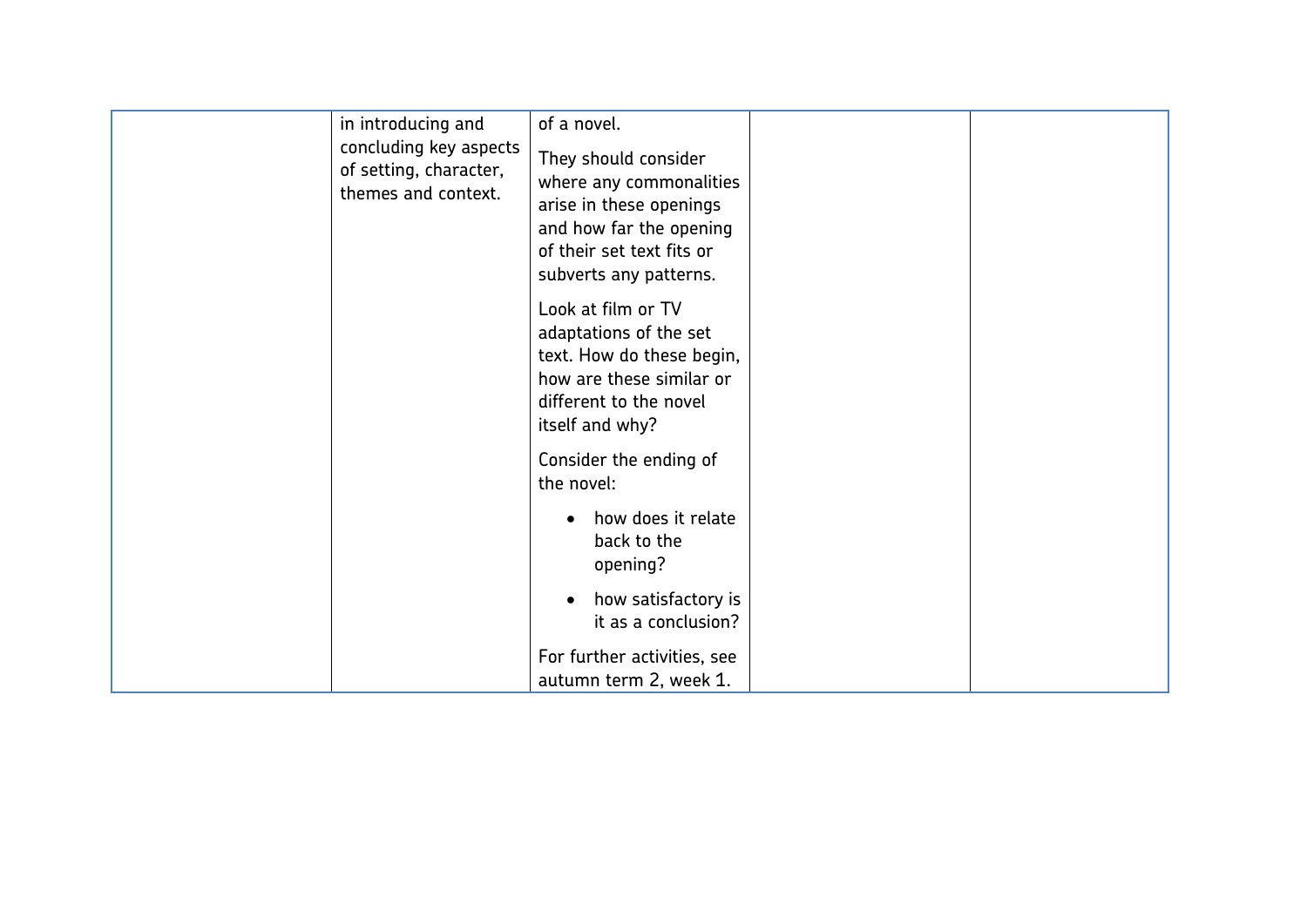| Learning activity<br>Differentiation and<br>Learning objective<br>Subject-specific skills<br><b>Resources</b><br>extension                                                                                                                                                                                                                                                                                                                                                                                                                                                                                                                                                                                                                                                                                                                                                                                                                                                                                                                                                                                                                                                                                                                                                                                                                                                                                                                                                                                                                                                                                                                                                                                                                                                                                                                                                                                                                                                                                                                                                                 |  |
|--------------------------------------------------------------------------------------------------------------------------------------------------------------------------------------------------------------------------------------------------------------------------------------------------------------------------------------------------------------------------------------------------------------------------------------------------------------------------------------------------------------------------------------------------------------------------------------------------------------------------------------------------------------------------------------------------------------------------------------------------------------------------------------------------------------------------------------------------------------------------------------------------------------------------------------------------------------------------------------------------------------------------------------------------------------------------------------------------------------------------------------------------------------------------------------------------------------------------------------------------------------------------------------------------------------------------------------------------------------------------------------------------------------------------------------------------------------------------------------------------------------------------------------------------------------------------------------------------------------------------------------------------------------------------------------------------------------------------------------------------------------------------------------------------------------------------------------------------------------------------------------------------------------------------------------------------------------------------------------------------------------------------------------------------------------------------------------------|--|
| A selection of texts<br>Applying knowledge of<br>Time and place<br>Students explore texts<br>Students might consider<br>the use of complex<br>the following to their<br>which add complexity<br>(written and visual)<br>Students will:<br>and create suspense<br>chronology in TV or film<br>which use a complex<br>set text:<br>and whether methods<br>through the use of eg<br>explore how<br>chronology.<br>ways of using<br>$\bullet$<br>flashback or multiple<br>writers use time<br>such as flashbacks work<br>time and<br>to add complexity<br>differently in different<br>narrators.<br>sequence to<br>to the narrative<br>mediums, visual or<br>Students compare the<br>add complexity<br>written.<br>use of time in their set<br>explore how<br>to a narrative<br>writers establish<br>text with these models<br>Students might storyboard<br>eq use of<br>the chronology of their set<br>flashback or<br>and consider the<br>and develop<br>locations through<br>different<br>relative success of their<br>text to highlight the effect<br>of the chronology and<br>description<br>narrators for<br>chosen text's<br>different time<br>consider what would be<br>chronology.<br>explore the<br>periods.<br>lost with a simple<br>symbolism of<br>Students might work in<br>chronology or gained with<br>groups to explore the<br>places in their set<br>ways of<br>$\bullet$<br>a more complex<br>significance of place in<br>describing<br>prose text to<br>chronology.<br>the set text by each<br>settings<br>convey ideas<br>group taking a different<br>about characters<br>through specific<br>Students might consider<br>authorial<br>the significance of place to<br>and relationships.<br>location and analysing it<br>those novels where the<br>methods<br>for:<br>place appears in the title<br>how choice of<br>who lives or<br>$\bullet$<br>$\bullet$<br>such as Mansfield Park or<br>place(s) can<br>works there<br><b>Revolutionary Road. This</b><br>symbolise<br>could be compared to TV<br>where it appears<br>aspects of<br>in the text<br>programmes such as |  |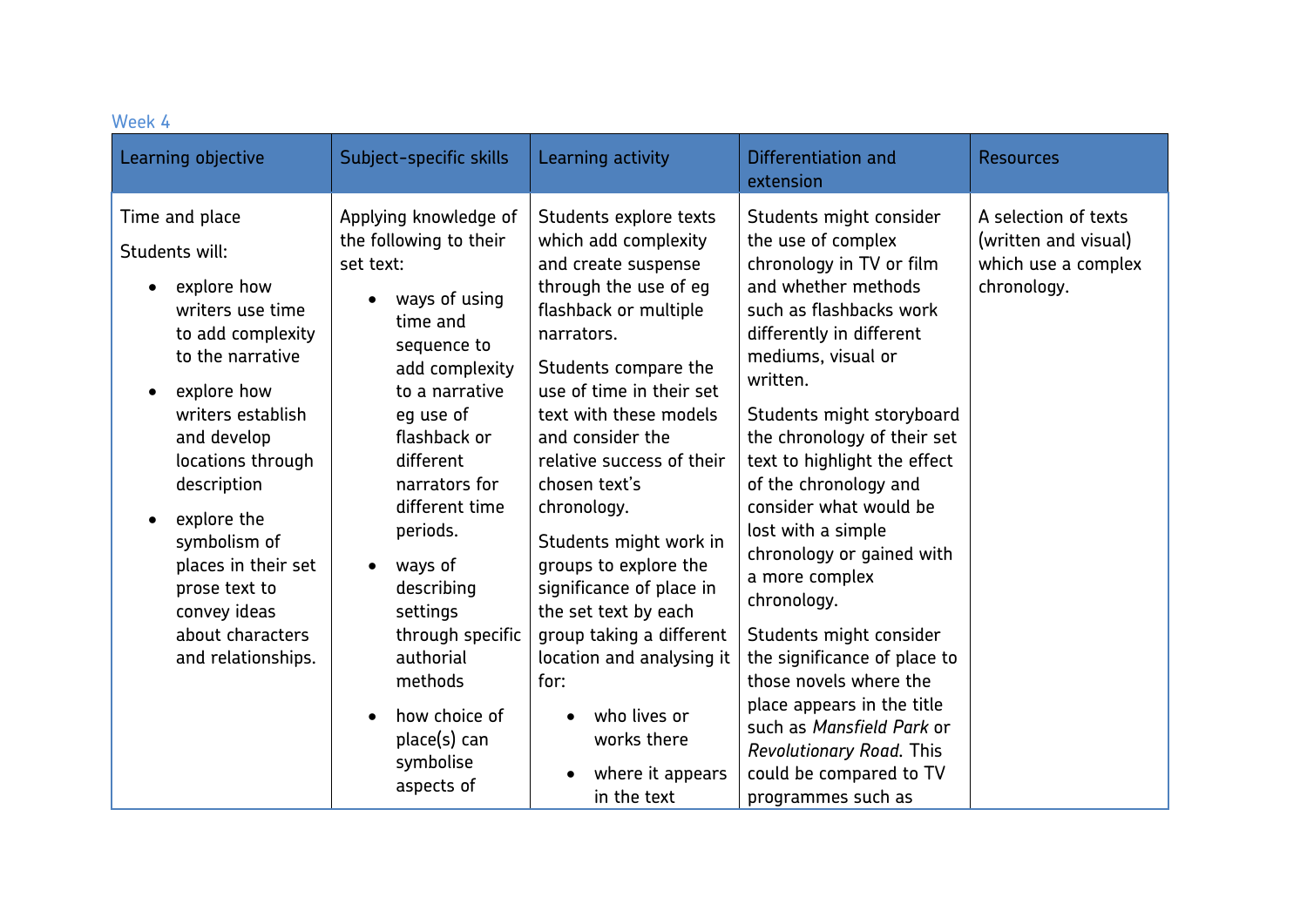| characters and<br>relationships. | what events<br>occur there<br>how it is<br>$\bullet$<br>described                                   | <b>Coronation Street or</b><br>Broadchurch.<br>For further activities, see<br>autumn term 2, week 2. |  |
|----------------------------------|-----------------------------------------------------------------------------------------------------|------------------------------------------------------------------------------------------------------|--|
|                                  | how it<br>$\bullet$<br>symbolises<br>and/or reveals<br>something about<br>characters and<br>events. |                                                                                                      |  |
|                                  | For further activities,<br>see autumn term 2,<br>week 2.                                            |                                                                                                      |  |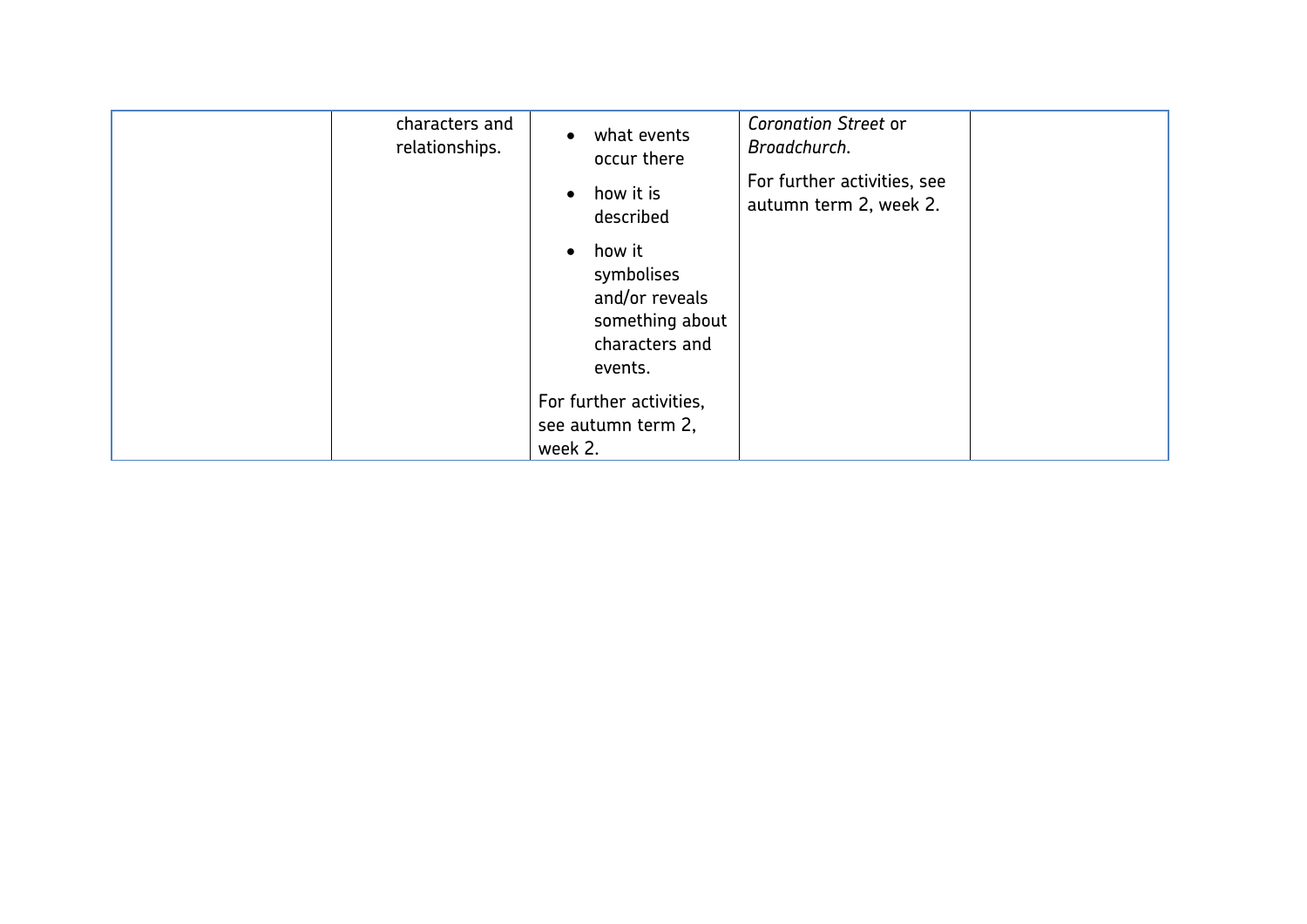| Week 5                                                                                                                                                                                                                                                |                                                                                                                                                                                                                                                                                                                                                                                                                                              |                                                                                                                                                                                                                                                                                                                                                                                                                                                                                                                                                                                                                         |                                                                                                                                                                                                                                                                                                                                                                                                                                                                         |                                                                                                                                                           |
|-------------------------------------------------------------------------------------------------------------------------------------------------------------------------------------------------------------------------------------------------------|----------------------------------------------------------------------------------------------------------------------------------------------------------------------------------------------------------------------------------------------------------------------------------------------------------------------------------------------------------------------------------------------------------------------------------------------|-------------------------------------------------------------------------------------------------------------------------------------------------------------------------------------------------------------------------------------------------------------------------------------------------------------------------------------------------------------------------------------------------------------------------------------------------------------------------------------------------------------------------------------------------------------------------------------------------------------------------|-------------------------------------------------------------------------------------------------------------------------------------------------------------------------------------------------------------------------------------------------------------------------------------------------------------------------------------------------------------------------------------------------------------------------------------------------------------------------|-----------------------------------------------------------------------------------------------------------------------------------------------------------|
| Learning objective                                                                                                                                                                                                                                    | Subject-specific skills                                                                                                                                                                                                                                                                                                                                                                                                                      | Learning activity                                                                                                                                                                                                                                                                                                                                                                                                                                                                                                                                                                                                       | Differentiation and<br>extension                                                                                                                                                                                                                                                                                                                                                                                                                                        | <b>Resources</b>                                                                                                                                          |
| Characterisation<br>Students will:<br>understand the<br>ways in which<br>characters are<br>established and<br>developed<br>through the<br>process of<br>characterisation<br>develop their<br>knowledge of key<br>characters within<br>their set text. | Applying knowledge of<br>how characters are<br>presented to their set<br>text:<br>physical<br>$\bullet$<br>appearance<br>their actions<br>$\bullet$<br>and motives<br>what they say<br>$\bullet$<br>and think<br>how they<br>$\bullet$<br>interact with<br>others<br>what others<br>$\bullet$<br>say and think<br>about them<br>any direct or<br>$\bullet$<br>implicit<br>revelation of<br>author's or<br>narrator's<br>attitude to<br>them. | Students might work<br>with descriptions of<br>characters from various<br>points of texts to analyse<br>how the character is<br>established and then<br>developed.<br>Students might then<br>compare how a character<br>from their set text is<br>established and<br>developed, reflecting on<br>any 'gaps' which are left<br>and the effect of these<br>gaps.<br>Students explore key<br>characters in their set<br>text and trace their<br>development through the<br>narrative. Students can<br>work in groups on a<br>major character or a<br>number of minor<br>characters in detail,<br>identifying key points of | Groups might take<br>characters from different<br>texts and present to the<br>whole class on the<br>aspects of<br>characterisation used.<br>Students might prepare<br>presentations on a<br>specific part of the text<br>where their character<br>appears, highlighting<br>particular language<br>choices and how these<br>either paint a vivid<br>picture or leave a 'gap' in<br>knowledge for the<br>reader.<br>For further activities, see<br>autumn term 2, week 3. | A range of extracts<br>from texts or short<br>stories which enable<br>students to analyse<br>establishment of and<br>track development of<br>a character. |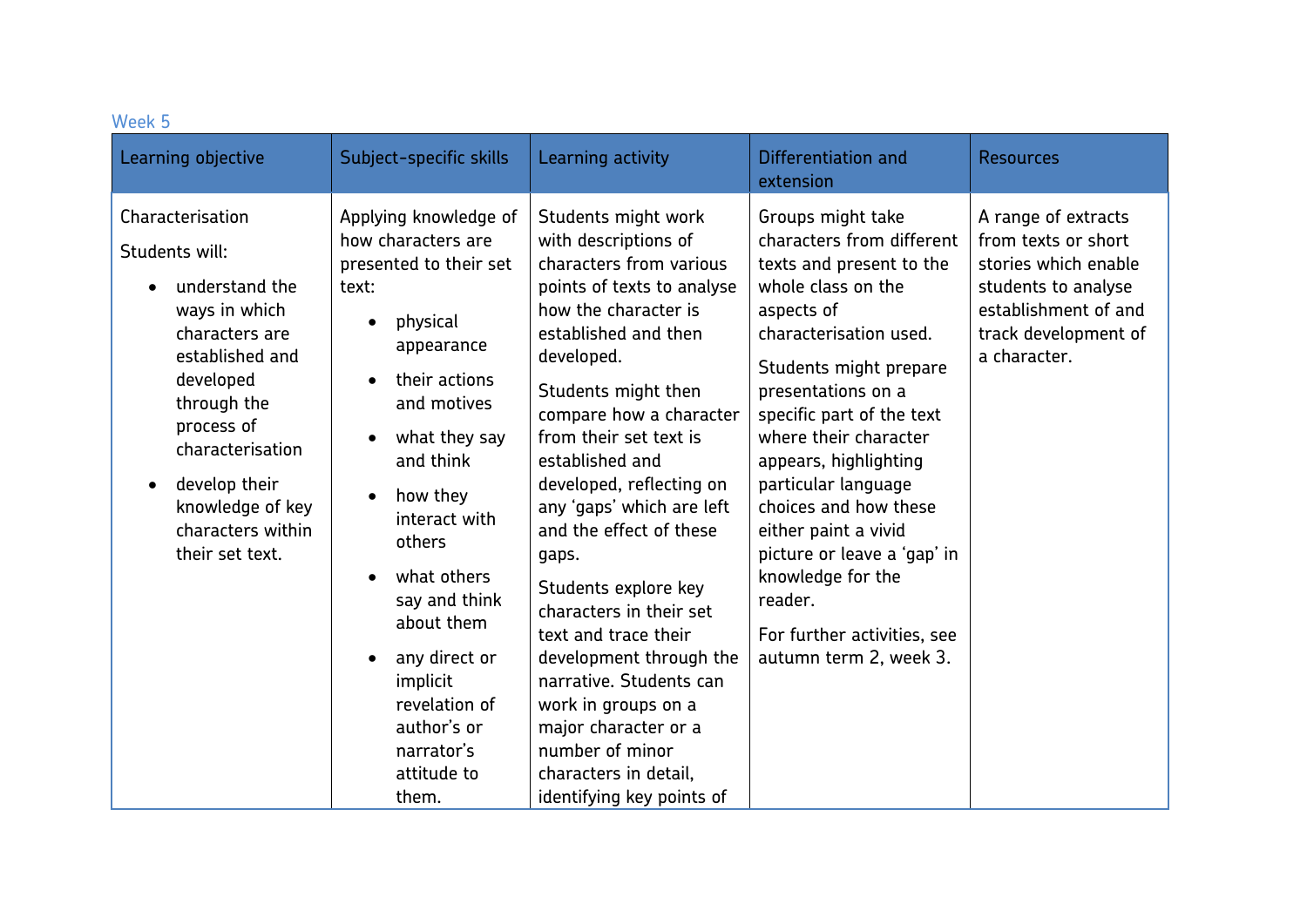| Applying knowledge of<br>the following to their<br>set text:<br>the effect of<br>'gaps' in the<br>reader's<br>knowledge of a<br>character<br>the focus given<br>to different<br>characters at | character development in<br>the text. They should<br>ensure that they focus<br>on:<br>physical<br>appearance<br>actions and<br>motives for them<br>what they say and<br>$\bullet$<br>think                                                                           |  |
|-----------------------------------------------------------------------------------------------------------------------------------------------------------------------------------------------|----------------------------------------------------------------------------------------------------------------------------------------------------------------------------------------------------------------------------------------------------------------------|--|
| particular<br>points in the<br>novel.                                                                                                                                                         | how they interact<br>with others<br>what others say<br>and think about<br>them.<br>Students might present<br>their findings to the<br>remainder of the class as<br>a poster or PowerPoint<br>presentation with both<br>direct quotation from the<br>text and images. |  |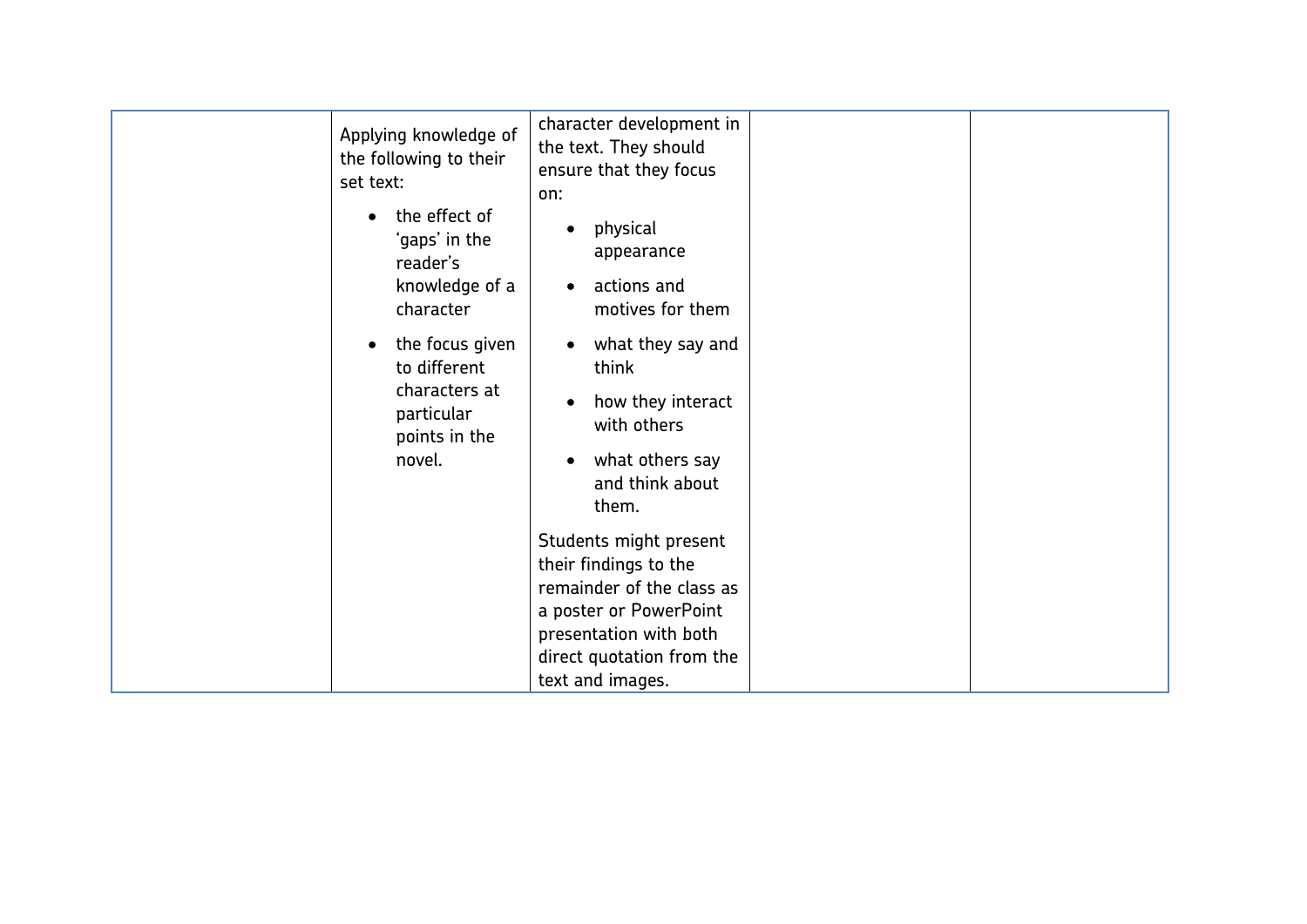| Week 6                                                                                                                                                                                                                                                                                                                                                                                                                |                                                                                                                                                                                                                                                                                                                                                           |                                                                                                                                                                                                                                                                                                                                                                                                                                                                                                                                                                                         |                                                                                                                                                                                                                                                                                                                                                                                                                                                                                                                                                                               |                                                                                                                                                                |
|-----------------------------------------------------------------------------------------------------------------------------------------------------------------------------------------------------------------------------------------------------------------------------------------------------------------------------------------------------------------------------------------------------------------------|-----------------------------------------------------------------------------------------------------------------------------------------------------------------------------------------------------------------------------------------------------------------------------------------------------------------------------------------------------------|-----------------------------------------------------------------------------------------------------------------------------------------------------------------------------------------------------------------------------------------------------------------------------------------------------------------------------------------------------------------------------------------------------------------------------------------------------------------------------------------------------------------------------------------------------------------------------------------|-------------------------------------------------------------------------------------------------------------------------------------------------------------------------------------------------------------------------------------------------------------------------------------------------------------------------------------------------------------------------------------------------------------------------------------------------------------------------------------------------------------------------------------------------------------------------------|----------------------------------------------------------------------------------------------------------------------------------------------------------------|
| Learning objective                                                                                                                                                                                                                                                                                                                                                                                                    | Subject-specific skills                                                                                                                                                                                                                                                                                                                                   | Learning activity                                                                                                                                                                                                                                                                                                                                                                                                                                                                                                                                                                       | Differentiation and<br>extension                                                                                                                                                                                                                                                                                                                                                                                                                                                                                                                                              | <b>Resources</b>                                                                                                                                               |
| Point of view<br>Students will:<br>explore the<br>$\bullet$<br>different effects of<br>first and third<br>person narration<br>understand how<br>perspectives shift<br>in novels<br>be able to identify<br>and explain the<br>ways in which<br>authors present<br>speech and<br>thought in<br>narratives and the<br>effects of such<br>choices<br>consider the<br>impact of<br>potentially<br>unreliable<br>narrators. | Applying knowledge of<br>the following to their<br>set text:<br>different types<br>of narration<br>the effect of<br>shifting<br>perspectives in<br>novels<br>categories of<br>$\bullet$<br>speech and<br>thought (eg<br>direct, indirect<br>and narrator's<br>representation<br>of speech or<br>thought acts)<br>reliable and<br>unreliable<br>narrators. | Students might write a<br>short description of an<br>event in first person and<br>then in third person to<br>consider the difference in<br>effect for the reader.<br>They should also note<br>the changes needed in<br>pronouns, verb tense etc.<br>Students can then repeat<br>the exercise converting<br>an extract from their set<br>text into the other<br>person (first or third)<br>considering what is lost<br>or gained.<br>Students should explore<br>how events can be seen<br>from different points of<br>view (physical,<br>ideological, perceptual).<br>Photographs with a | Students should note any<br>instances in third person<br>narration where the<br>pronoun 'they' is<br>unreferenced and so<br>creates ambiguity,<br>considering the intended<br>effect.<br>Students might work<br>with the same<br>photograph and<br>hypothetically alter the<br>people to consider, for<br>example, how a feminist<br>might view the same<br>event or someone from a<br>different time period etc.<br>Students might consider<br>how different points of<br>view are presented in<br>film/TV in general<br>examples or in<br>adaptations of their set<br>text. | Photographs.<br>Film or TV adaptations<br>of the set text.<br>Filming equipment.<br>Examples of direct,<br>indirect or free<br>indirect speech and<br>thought. |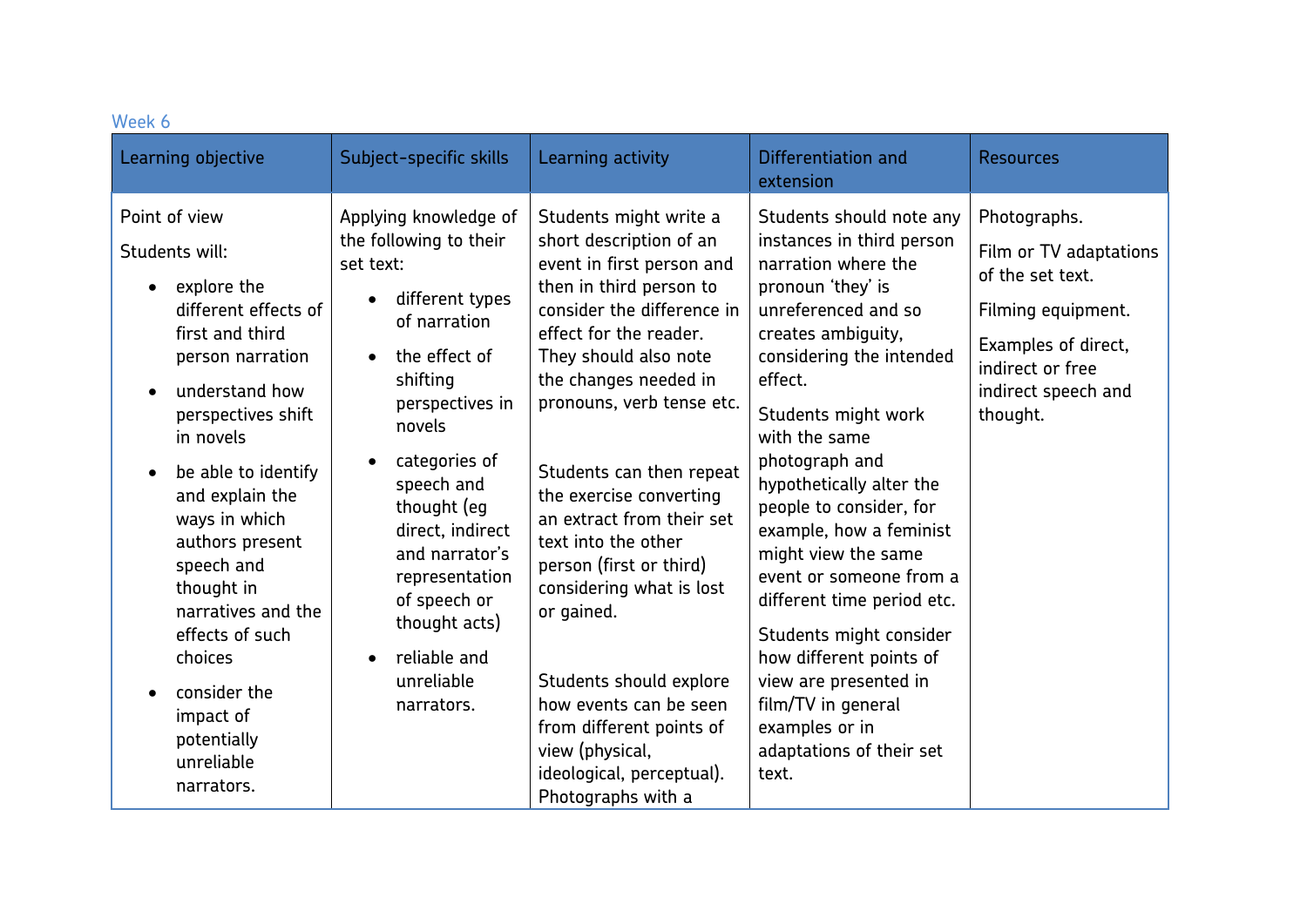|  | number of people in will<br>help to show how<br>something will be seen<br>differently because of<br>physical position.<br>Students could write the<br>different narratives<br>dependent upon the<br>different physical views<br>depicted to demonstrate<br>how points of view can<br>be partial and subjective. | Students might then re-<br>shoot a scene from a<br>different perspective or<br>hot seat a character<br>whose point of view is<br>not heard to consider the<br>different effect.<br>For further activities, see<br>autumn term 2, week 4. |  |
|--|-----------------------------------------------------------------------------------------------------------------------------------------------------------------------------------------------------------------------------------------------------------------------------------------------------------------|------------------------------------------------------------------------------------------------------------------------------------------------------------------------------------------------------------------------------------------|--|
|  | Students can then<br>explore particular parts<br>of their prose text to<br>identify the different<br>ways in which point of<br>view is operating. They<br>can consider:                                                                                                                                         |                                                                                                                                                                                                                                          |  |
|  | which points of<br>view are<br>privileged?                                                                                                                                                                                                                                                                      |                                                                                                                                                                                                                                          |  |
|  | which are<br>marginalised?                                                                                                                                                                                                                                                                                      |                                                                                                                                                                                                                                          |  |
|  | how and why?<br>what is the effect<br>of narrative gaps?                                                                                                                                                                                                                                                        |                                                                                                                                                                                                                                          |  |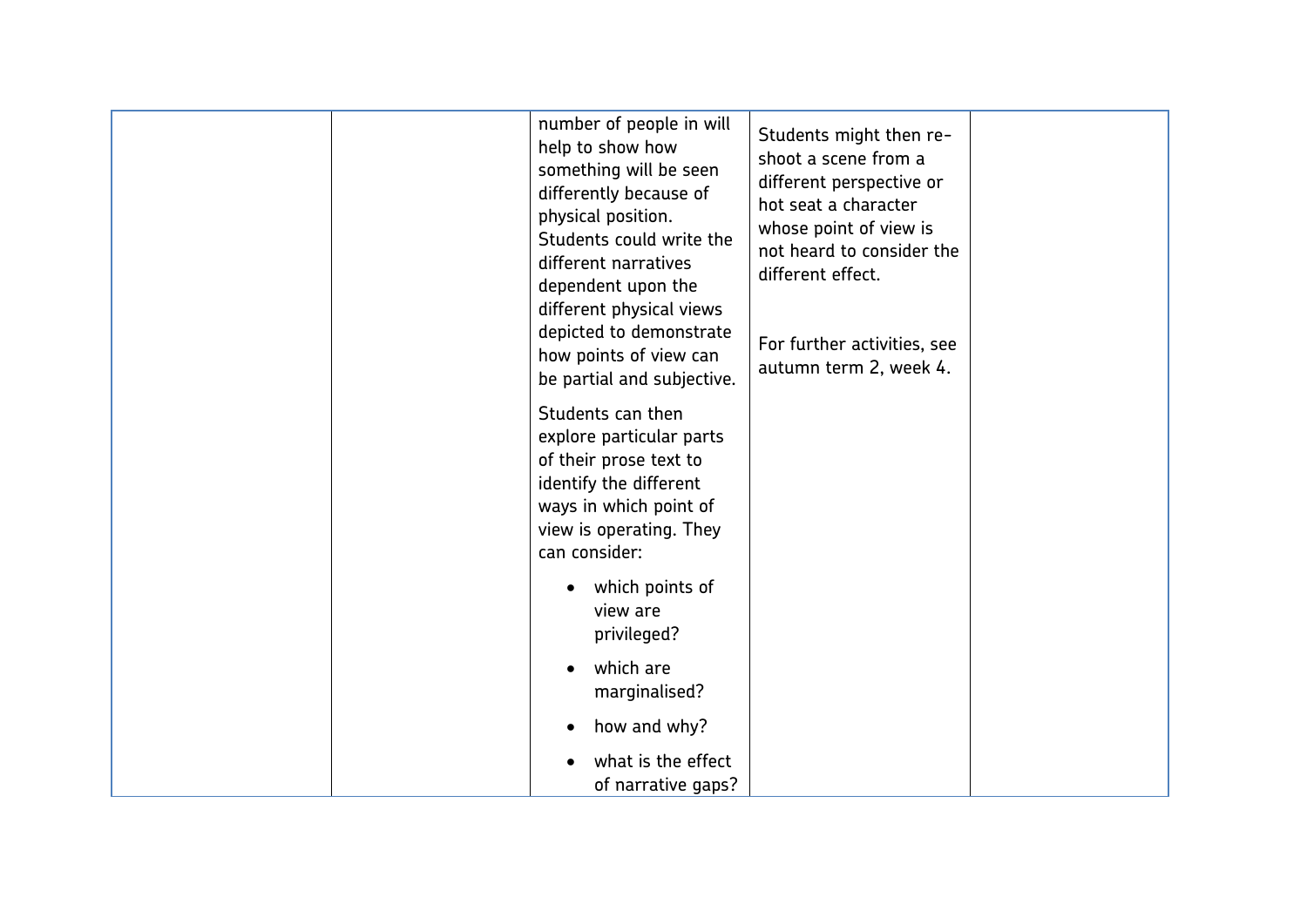| Students should explore<br>the differences between |
|----------------------------------------------------|
| direct, indirect or free                           |
| indirect speech and                                |
| thought presentation by                            |
| rewriting an example of                            |
| direct speech or thought                           |
| as indirect speech or                              |
| thought. Students should                           |
| consider the different                             |
|                                                    |
| effects created, noting                            |
| the linguistic differences                         |
| and the ambiguity                                  |
| created where indirect,                            |
| free indirect speech or                            |
| thought is not attributed                          |
| to a particular character.                         |
| Groups of students                                 |
| should take either a                               |
| different character from                           |
| their set text or the same                         |
| character but at different                         |
| points of the novel and                            |
| consider the reliability of                        |
| their narrative or speech                          |
| in light of students'                              |
| understanding of                                   |
| narrative point of view.                           |
|                                                    |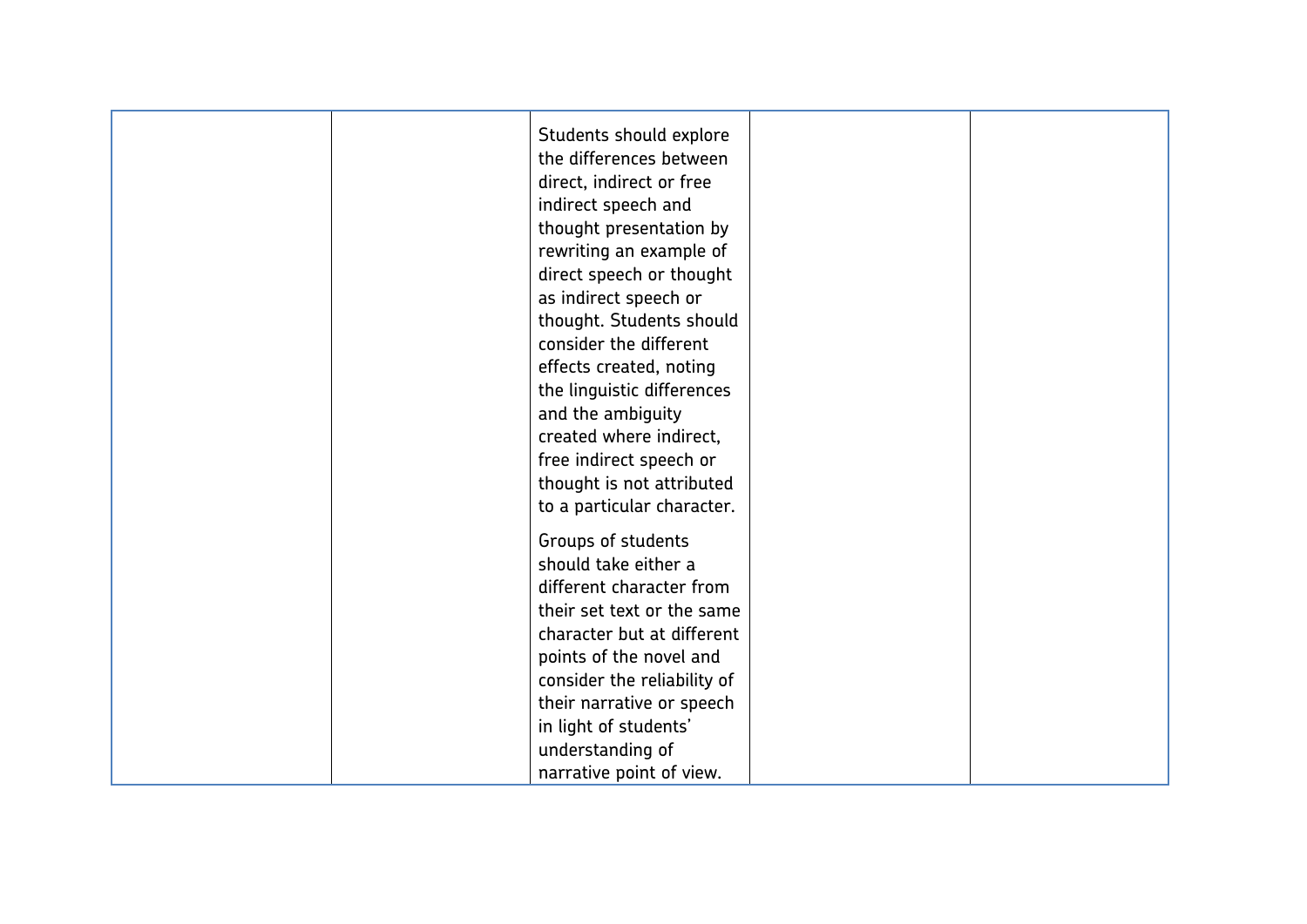| VVEEN /<br>Learning objective                                                                                                                                                    | Subject-specific skills                                                                                                                                                                                                                                                                                                                                     | Learning activity                                                                                                                                                                                                                                                                                                                                                                                                                                                                                                                                                                                                                                                                                                    | Differentiation and<br>extension                                                                                                                                                                                                                                                                                                                                                                                                                                                                 | <b>Resources</b>                                                                                                                                                                                                                                             |
|----------------------------------------------------------------------------------------------------------------------------------------------------------------------------------|-------------------------------------------------------------------------------------------------------------------------------------------------------------------------------------------------------------------------------------------------------------------------------------------------------------------------------------------------------------|----------------------------------------------------------------------------------------------------------------------------------------------------------------------------------------------------------------------------------------------------------------------------------------------------------------------------------------------------------------------------------------------------------------------------------------------------------------------------------------------------------------------------------------------------------------------------------------------------------------------------------------------------------------------------------------------------------------------|--------------------------------------------------------------------------------------------------------------------------------------------------------------------------------------------------------------------------------------------------------------------------------------------------------------------------------------------------------------------------------------------------------------------------------------------------------------------------------------------------|--------------------------------------------------------------------------------------------------------------------------------------------------------------------------------------------------------------------------------------------------------------|
| Developing contextual<br>awareness<br>Students will:<br>be able to think<br>about the<br>significance of a<br>range of<br>contextual<br>factors in the<br>shaping of<br>meaning. | Applying knowledge of<br>the following to their<br>set text:<br>biographical,<br>literary and<br>historical<br>contexts of<br>production<br>contexts of<br>reception<br>including<br>modern<br>interpretations<br>of the set text<br>a wider range<br>of contexts<br>which<br>specifically<br>impact on the<br>set text eg<br>class, gender<br>and culture. | Students might research<br>contexts of production for<br>their set text to focus on<br>specific contextual factors<br>that have influenced the<br>writer.<br>Groups of students might<br>consider different<br>interpretations of their set<br>text from a range of<br>secondary sources and<br>identify differences in the<br>ways that their set text has<br>been interpreted, including<br>over time. Each group<br>might take interpretations<br>from different time periods<br>and, using the 'English<br>literature through time'<br>grid, might consider how far<br>the interpretation reflects<br>the prevailing attitudes to<br>love and conventions of<br>prose fiction, presenting to<br>the whole class. | Students could develop<br>their work by watching<br>TV or film and/or<br>dramatic interpretations<br>of their set text. Again,<br>watching a range across<br>time will help students to<br>reflect on contexts of<br>reception.<br>Students can explore<br>interpretations of their<br>set text from different<br>critical viewpoints (eg<br>feminist, Marxist, etc)<br>and explore how and why<br>novels are interpreted in<br>different ways depending<br>on a reader's ideological<br>stance. | A range of secondary<br>sources from across<br>time and from<br>different critical<br>viewpoints.<br>Access to reference<br>material which will<br>help students to<br>research contexts of<br>production.<br>TV and film<br>adaptations of the<br>set text. |

#### Week 7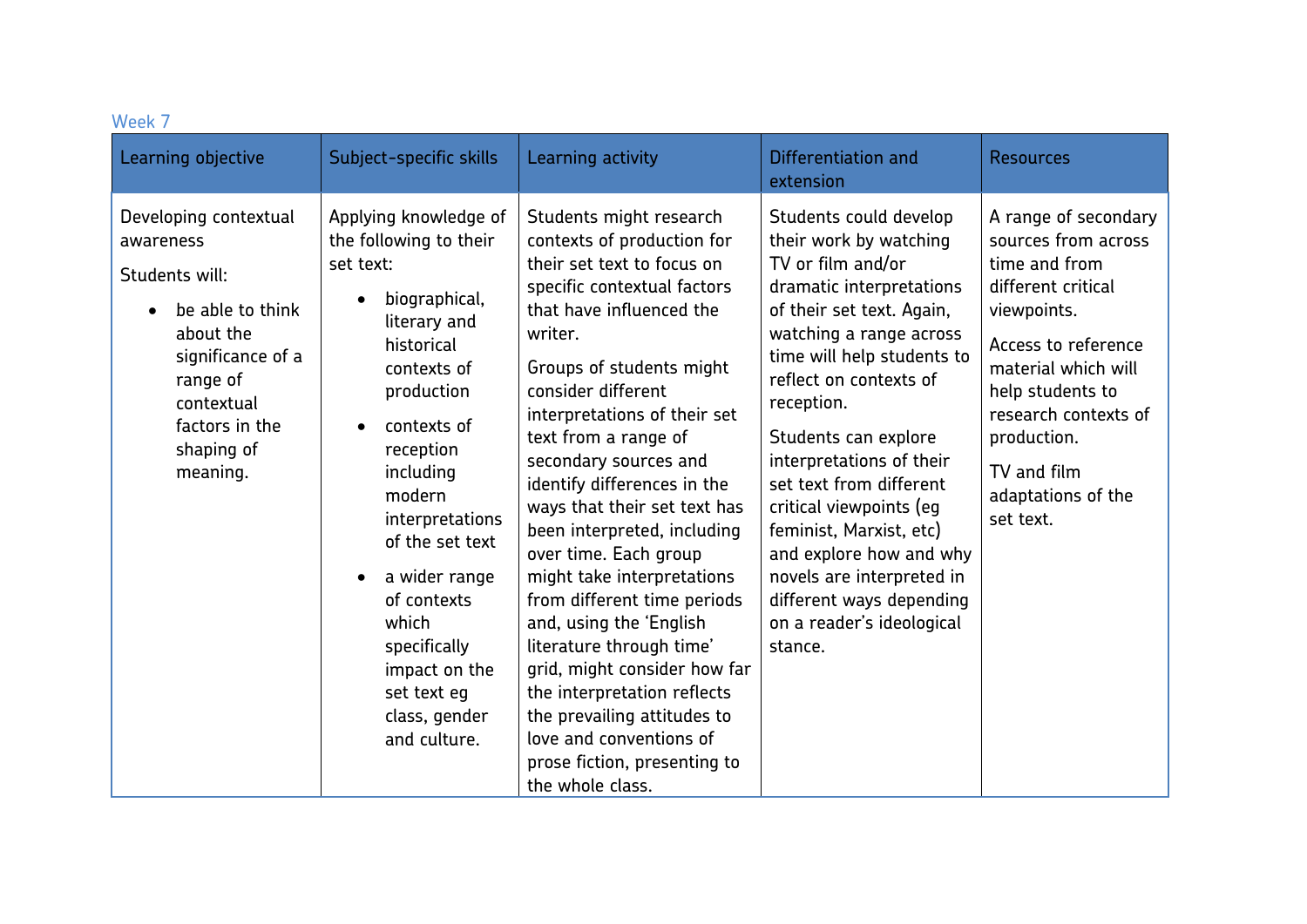# Autumn term 2

#### Week 1

| Narrative structure<br>Applying knowledge of<br>Repeat activities from<br>Students might<br>the following to their<br>autumn term 1, week 3 as<br>complete a similar<br>Students will:<br>appropriate for the<br>activity with the ending<br>set text:<br>adaptations.<br>of their set text(s),<br>exploration of the second<br>explore the<br>different                                                                                                                                                                                                                                                                                                                                                                                                                                                                                                                                                                                                                                                                                                                                                                                                                                                                                                                                                                                                                                                                                             | Learning objective | Subject-specific skills | Learning activity      | Differentiation and<br>extension | <b>Resources</b>                                |
|------------------------------------------------------------------------------------------------------------------------------------------------------------------------------------------------------------------------------------------------------------------------------------------------------------------------------------------------------------------------------------------------------------------------------------------------------------------------------------------------------------------------------------------------------------------------------------------------------------------------------------------------------------------------------------------------------------------------------------------------------------------------------------------------------------------------------------------------------------------------------------------------------------------------------------------------------------------------------------------------------------------------------------------------------------------------------------------------------------------------------------------------------------------------------------------------------------------------------------------------------------------------------------------------------------------------------------------------------------------------------------------------------------------------------------------------------|--------------------|-------------------------|------------------------|----------------------------------|-------------------------------------------------|
| possible<br>structure of their<br>structure and<br>making various changes<br>narrative<br>effectiveness of opening<br>to the ending.<br>second set prose<br>structures:<br>text and evaluate<br>and ending.<br>For all of the rewriting<br>it using their<br>simple<br>$\circ$<br><b>Further activities</b><br>activities, all students<br>knowledge of<br>chronology<br>might work on the<br>different narrative<br>In groups, students might<br>same key passage and<br>epistolary<br>$\circ$<br>take key passages from<br>structures<br>on the same aspect of<br>structure<br>the novel where the plot is<br>the opening or closing.<br>consider the<br>advanced by description or<br>framed<br>$\circ$<br>Alternatively, different<br>importance of the<br>narratives<br>dialogue and analyse<br>beginnings and<br>groups might work on<br>closely how this is<br>endings of their<br>different key passages<br>use of<br>$\circ$<br>achieved.<br>set novels<br>flashbacks<br>and on different aspects<br>Students might then<br>of the opening or<br>shifts in<br>compare the<br>$\circ$<br>rewrite this passage using<br>closing.<br>structure of the<br>time and<br>description or dialogue as<br>Comparison of the<br>second set text<br>place<br>an alternative, considering<br>narrative structure<br>with that of their<br>what different effect is<br>multiple<br>$\circ$<br>might include<br>first set prose<br>achieved.<br>narrators. | narrative          |                         | prose text's narrative | looking at the effect of         | Film or TV extracts of<br>the second prose text |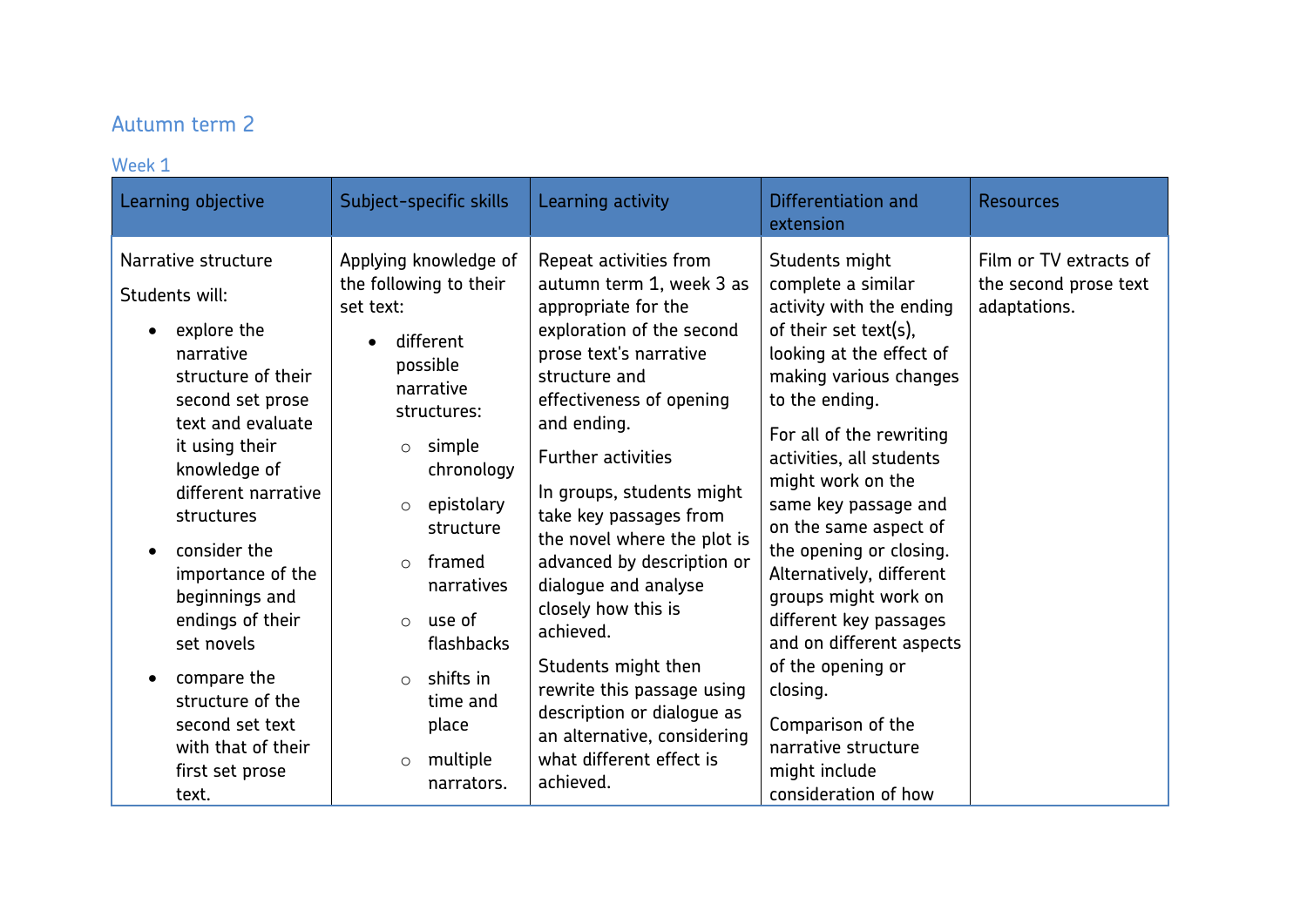| the privileged<br>position of<br>endings in<br>terms of<br>narrative<br>structure and<br>their<br>importance in<br>concluding key<br>aspects of<br>setting,<br>character,<br>themes and<br>context<br>comparison of | far the chosen<br>Students might write an<br>structures reflect the<br>alternative beginning to<br>conventions of prose<br>their set text(s) and<br>beginnings and<br>fiction at the time that<br>consider how a change of<br>the two texts were<br>key aspect (narrative<br>written, particularly if<br>voice, time, place or focus<br>they are separated by a<br>on character) adds or<br>substantial period of<br>detracts from the opening.<br>time.<br>Students will compare the<br>introducing and<br>narrative structures of<br>their two prose set texts.<br>This may be a visual<br>comparison if presented<br>diagrammatically or, if in |  |
|---------------------------------------------------------------------------------------------------------------------------------------------------------------------------------------------------------------------|----------------------------------------------------------------------------------------------------------------------------------------------------------------------------------------------------------------------------------------------------------------------------------------------------------------------------------------------------------------------------------------------------------------------------------------------------------------------------------------------------------------------------------------------------------------------------------------------------------------------------------------------------|--|
|---------------------------------------------------------------------------------------------------------------------------------------------------------------------------------------------------------------------|----------------------------------------------------------------------------------------------------------------------------------------------------------------------------------------------------------------------------------------------------------------------------------------------------------------------------------------------------------------------------------------------------------------------------------------------------------------------------------------------------------------------------------------------------------------------------------------------------------------------------------------------------|--|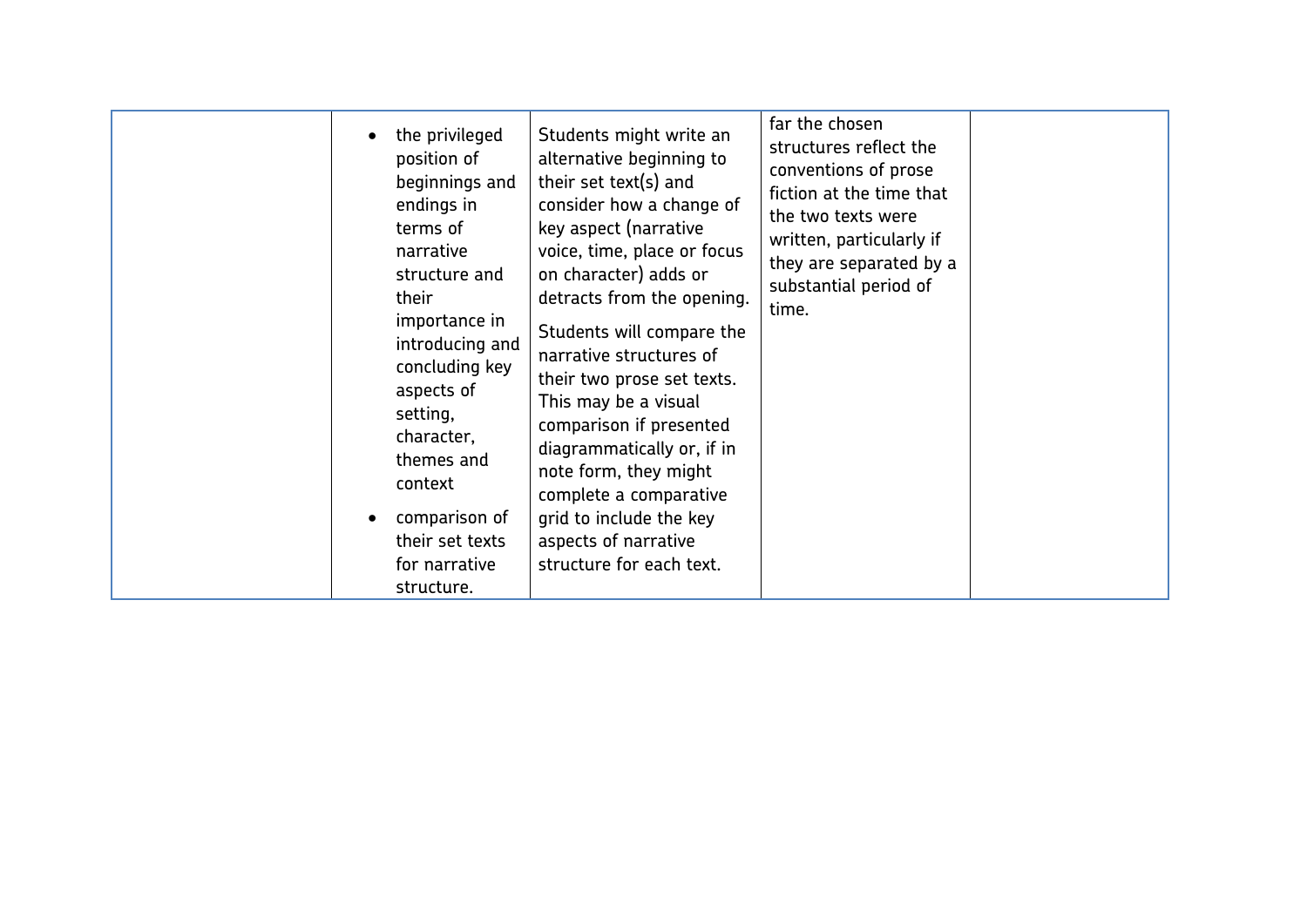| Week 2                                                                                                                                                                                                                                                                                                                                                                                                                              |                                                                                                                                                                                                                                                                                                                                                                                                            |                                                                                                                                                                                                                                                                                                                                                                                                                                                                                                                                                                                                                                |                                                                                                                                                                                                                                                                                                                                                                                                                                                                                                   |                                                                                                                                   |
|-------------------------------------------------------------------------------------------------------------------------------------------------------------------------------------------------------------------------------------------------------------------------------------------------------------------------------------------------------------------------------------------------------------------------------------|------------------------------------------------------------------------------------------------------------------------------------------------------------------------------------------------------------------------------------------------------------------------------------------------------------------------------------------------------------------------------------------------------------|--------------------------------------------------------------------------------------------------------------------------------------------------------------------------------------------------------------------------------------------------------------------------------------------------------------------------------------------------------------------------------------------------------------------------------------------------------------------------------------------------------------------------------------------------------------------------------------------------------------------------------|---------------------------------------------------------------------------------------------------------------------------------------------------------------------------------------------------------------------------------------------------------------------------------------------------------------------------------------------------------------------------------------------------------------------------------------------------------------------------------------------------|-----------------------------------------------------------------------------------------------------------------------------------|
| Learning objective                                                                                                                                                                                                                                                                                                                                                                                                                  | Subject-specific skills                                                                                                                                                                                                                                                                                                                                                                                    | Learning activity                                                                                                                                                                                                                                                                                                                                                                                                                                                                                                                                                                                                              | Differentiation and<br>extension                                                                                                                                                                                                                                                                                                                                                                                                                                                                  | <b>Resources</b>                                                                                                                  |
| Time and place<br>Students will:<br>explore how time<br>is used in their<br>second prose text<br>to add complexity<br>to the narrative<br>explore how place<br>is established and<br>developed<br>through<br>description in<br>their second prose<br>text<br>explore how the<br>symbolism of<br>places in their<br>prose text is used<br>to convey ideas<br>about characters<br>and relationships<br>compare the<br>significance of | Applying knowledge of<br>the following to their<br>set text:<br>ways of using<br>time and<br>sequence to<br>add complexity<br>to a narrative<br>eg use of<br>flashback or<br>multiple<br>narrators<br>ways of<br>$\bullet$<br>describing<br>settings<br>through specific<br>syntactic and<br>lexical choices<br>how choice of<br>place(s) can<br>symbolically<br>represent<br>aspects of<br>characters and | Repeat activities from<br>autumn term 1, week 4 as<br>appropriate for the<br>exploration of time and<br>place in the second prose<br>text.<br><b>Further activities</b><br>Groups of students might<br>each take a different<br>location in the set text<br>and, having undertaken a<br>close reading of its<br>description, represent<br>their location in another<br>medium eg drawing,<br>collage, series of images,<br>music. When presenting to<br>the rest of the group,<br>students need to explain<br>precisely how the specific<br>language choices in the<br>description have<br>influenced their<br>representation. | Repeat activities from<br>autumn term 1, week 4<br>as appropriate for the<br>exploration of time and<br>place in the second<br>prose text.<br><b>Further activities</b><br>Students might<br>compare the<br>development of<br>locations in written<br>texts with those in film<br>and TV adaptations of<br>their set texts.<br>considering which<br>aspects are<br>foregrounded and how<br>places are shown to<br>reflect ideas about<br>themes, characters and<br>events in the written<br>text. | Materials to create a<br>visual representation<br>of locations in the<br>text.<br>Film and TV<br>adaptations of the set<br>texts. |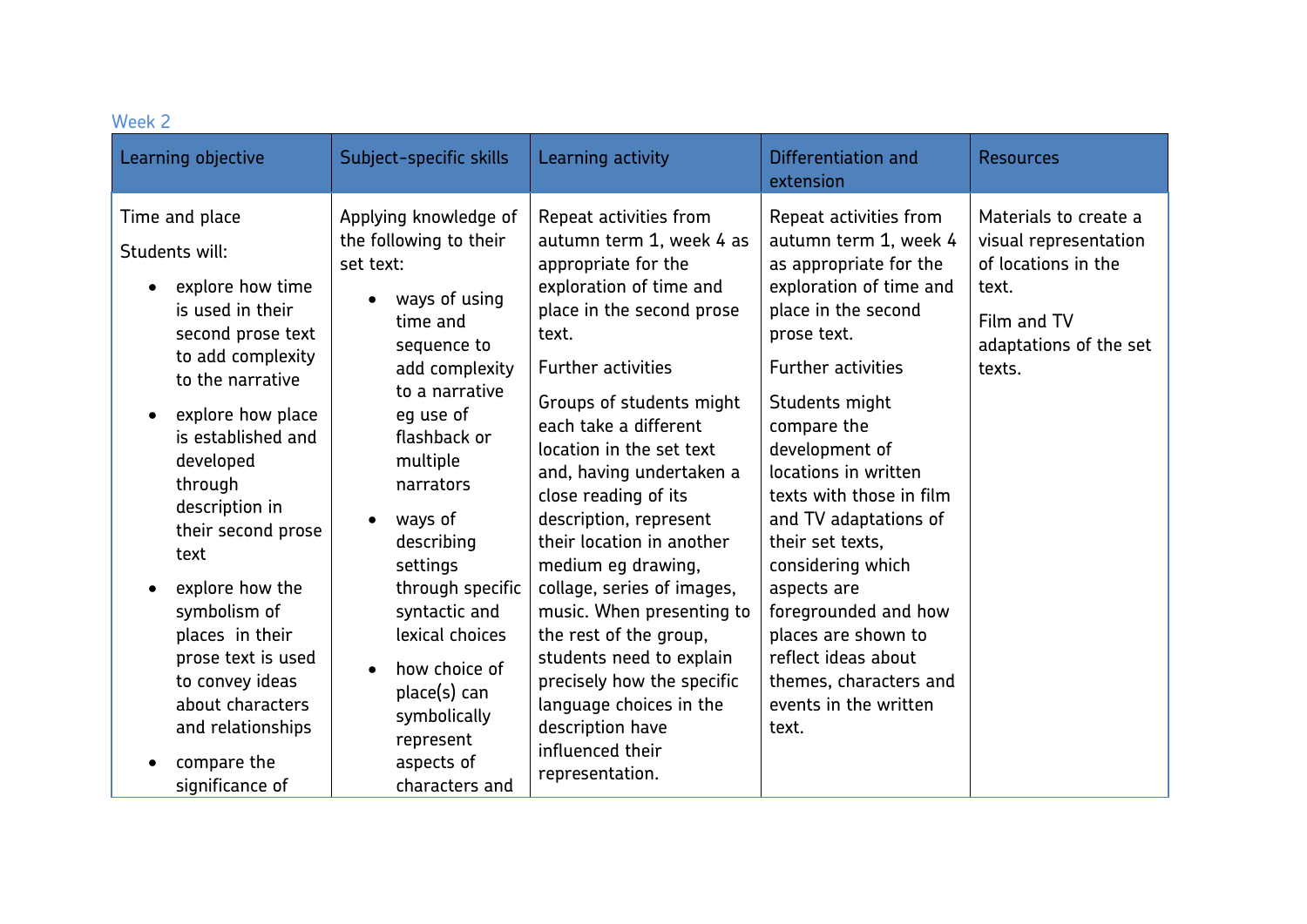| time and place in<br>their second prose<br>text with that in<br>their first prose<br>text. | relationships<br>comparison of<br>their set prose<br>texts for the<br>significance of<br>time and place. | Groups of students might<br>each take a key theme of<br>the set text and consider<br>how the different locations<br>in the text develop that<br>theme and feed back to<br>the rest of the class.                                                                                                                     |  |
|--------------------------------------------------------------------------------------------|----------------------------------------------------------------------------------------------------------|----------------------------------------------------------------------------------------------------------------------------------------------------------------------------------------------------------------------------------------------------------------------------------------------------------------------|--|
|                                                                                            |                                                                                                          | Students will compare the<br>significance of time and<br>place in their two prose<br>texts. This may be a visual<br>comparison if storyboards<br>and images have been<br>used or, if in note form,<br>they might complete a<br>comparative grid to<br>include the key aspects of<br>time and place for each<br>text. |  |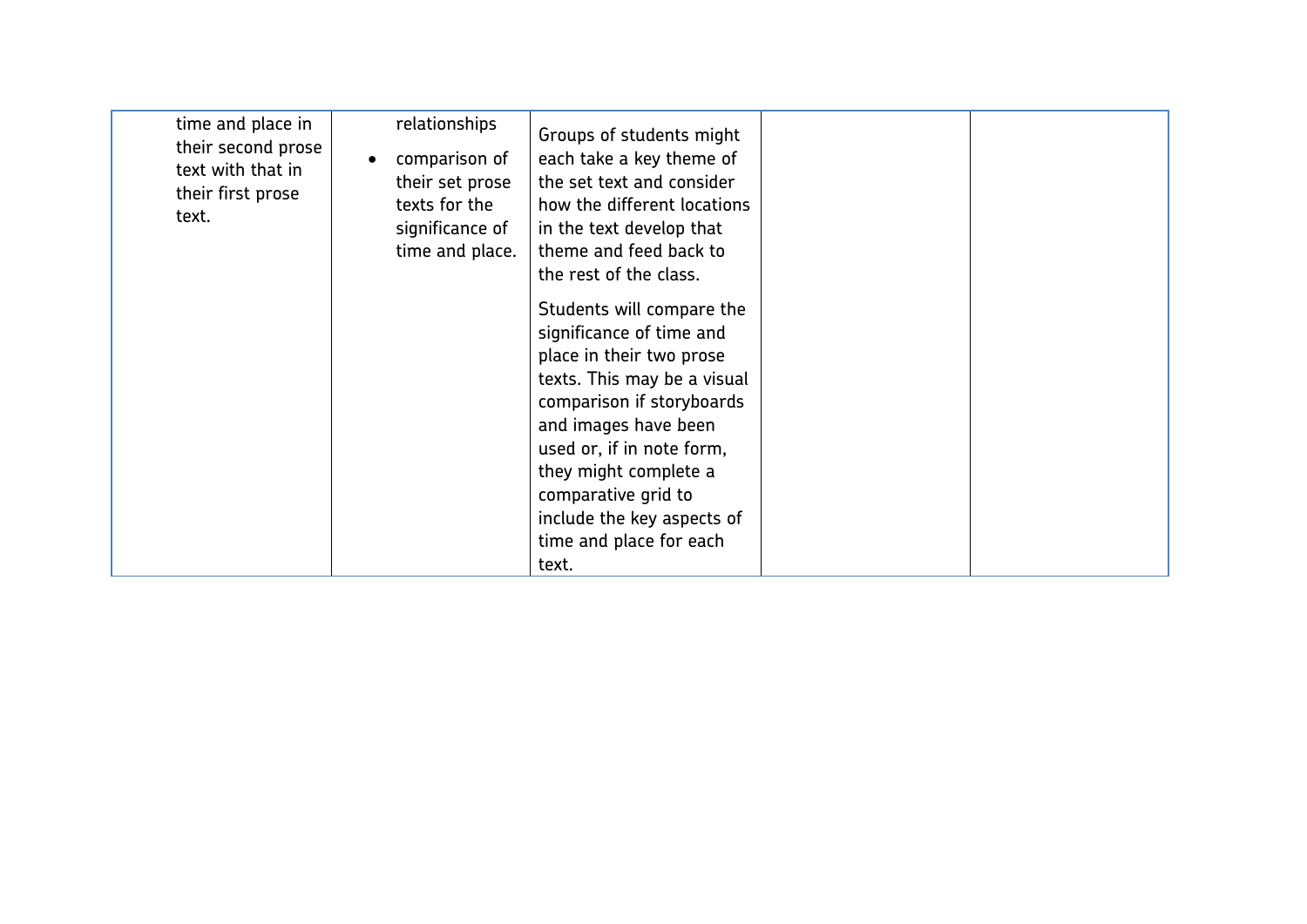| Week 3                                                                                                                                                                                                                                                                                                                                                                                                                                            |                                                                                                                                                                                                                                                                                                                                                                                                  |                                                                                                                                                                                                                                                                                                                                                                                                                                                                  |                                                                                                                                                                                                                                                                                                                                                                                                                                                                                                                                                                                 |                                                                                                                            |
|---------------------------------------------------------------------------------------------------------------------------------------------------------------------------------------------------------------------------------------------------------------------------------------------------------------------------------------------------------------------------------------------------------------------------------------------------|--------------------------------------------------------------------------------------------------------------------------------------------------------------------------------------------------------------------------------------------------------------------------------------------------------------------------------------------------------------------------------------------------|------------------------------------------------------------------------------------------------------------------------------------------------------------------------------------------------------------------------------------------------------------------------------------------------------------------------------------------------------------------------------------------------------------------------------------------------------------------|---------------------------------------------------------------------------------------------------------------------------------------------------------------------------------------------------------------------------------------------------------------------------------------------------------------------------------------------------------------------------------------------------------------------------------------------------------------------------------------------------------------------------------------------------------------------------------|----------------------------------------------------------------------------------------------------------------------------|
| Learning objective                                                                                                                                                                                                                                                                                                                                                                                                                                | Subject-specific skills                                                                                                                                                                                                                                                                                                                                                                          | Learning activity                                                                                                                                                                                                                                                                                                                                                                                                                                                | Differentiation and<br>extension                                                                                                                                                                                                                                                                                                                                                                                                                                                                                                                                                | <b>Resources</b>                                                                                                           |
| Characterisation<br>Students will:<br>understand the<br>$\bullet$<br>ways in which<br>characters are<br>established and<br>developed<br>through the<br>process of<br>characterisation in<br>their second prose<br>text<br>develop their<br>$\bullet$<br>knowledge of key<br>characters within<br>their second prose<br>text<br>compare<br>$\bullet$<br>characterisation in<br>the second prose<br>text with that in<br>their first prose<br>text. | Applying knowledge of<br>the following to their<br>set text:<br>ways of<br>$\bullet$<br>describing<br>characters:<br>physical<br>$\circ$<br>appearance<br>actions and<br>$\circ$<br>motives for<br>them<br>what they<br>$\circ$<br>say and<br>think<br>how they<br>$\circ$<br>interact with<br>others<br>what others<br>$\circ$<br>say and<br>think about<br>them.<br>the effect of<br>$\bullet$ | Repeat activities from<br>autumn term 1, week 5<br>as appropriate for the<br>exploration of<br>characterisation in prose<br>text two.<br>Students will compare<br>the significance of<br>characterisation in their<br>two prose set texts. This<br>may be a visual<br>comparison if posters etc<br>have been produced or, if<br>in note form, they might<br>complete a comparative<br>grid to include the key<br>aspects of<br>characterisation in each<br>text. | Repeat activities from<br>autumn term 1, week 5<br>as appropriate for the<br>exploration of<br>characterisation in<br>prose text two.<br><b>Further activities</b><br>Students might work<br>with a specific<br>description of a key<br>character in their<br>second prose text,<br>making minor changes<br>to the description and<br>considering how these<br>affect the image of that<br>character and his or her<br>ongoing development.<br>Students might<br>consider how some<br>authors use name<br>symbolism (eg Ebenezer<br>Scrooge) and how far<br>this is true of the | Extracts from other<br>novels where the<br>description of a<br>character matches his<br>or her consciously<br>chosen name. |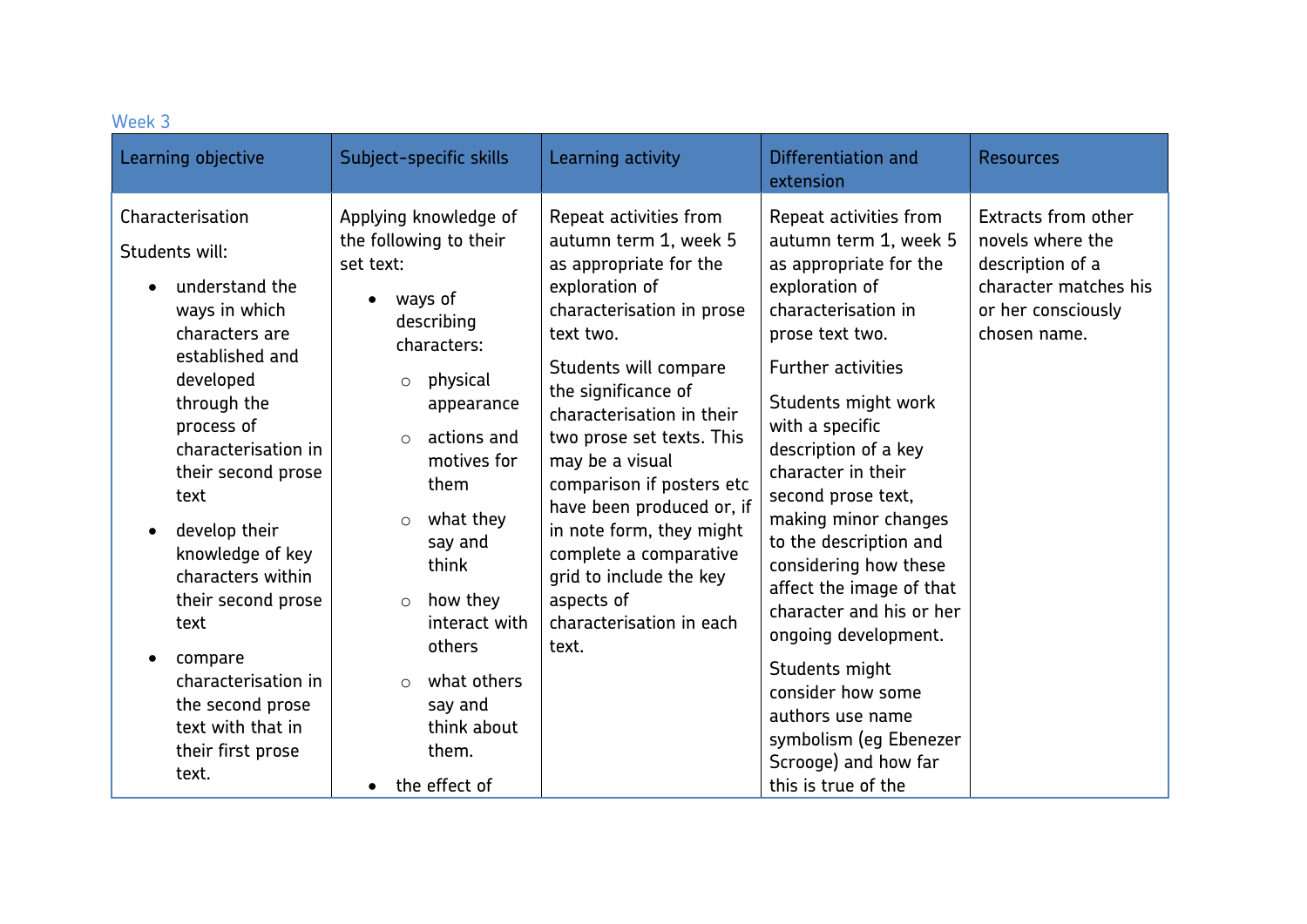| 'gaps' in the     | characters in their set |
|-------------------|-------------------------|
| reader's          | texts.                  |
| knowledge of a    |                         |
| character         |                         |
| • the focus given |                         |
| to different      |                         |
| characters at     |                         |
| particular points |                         |
| in the novel      |                         |
| comparison of     |                         |
| their set prose   |                         |
| texts for the     |                         |
| process of        |                         |
| characterisation. |                         |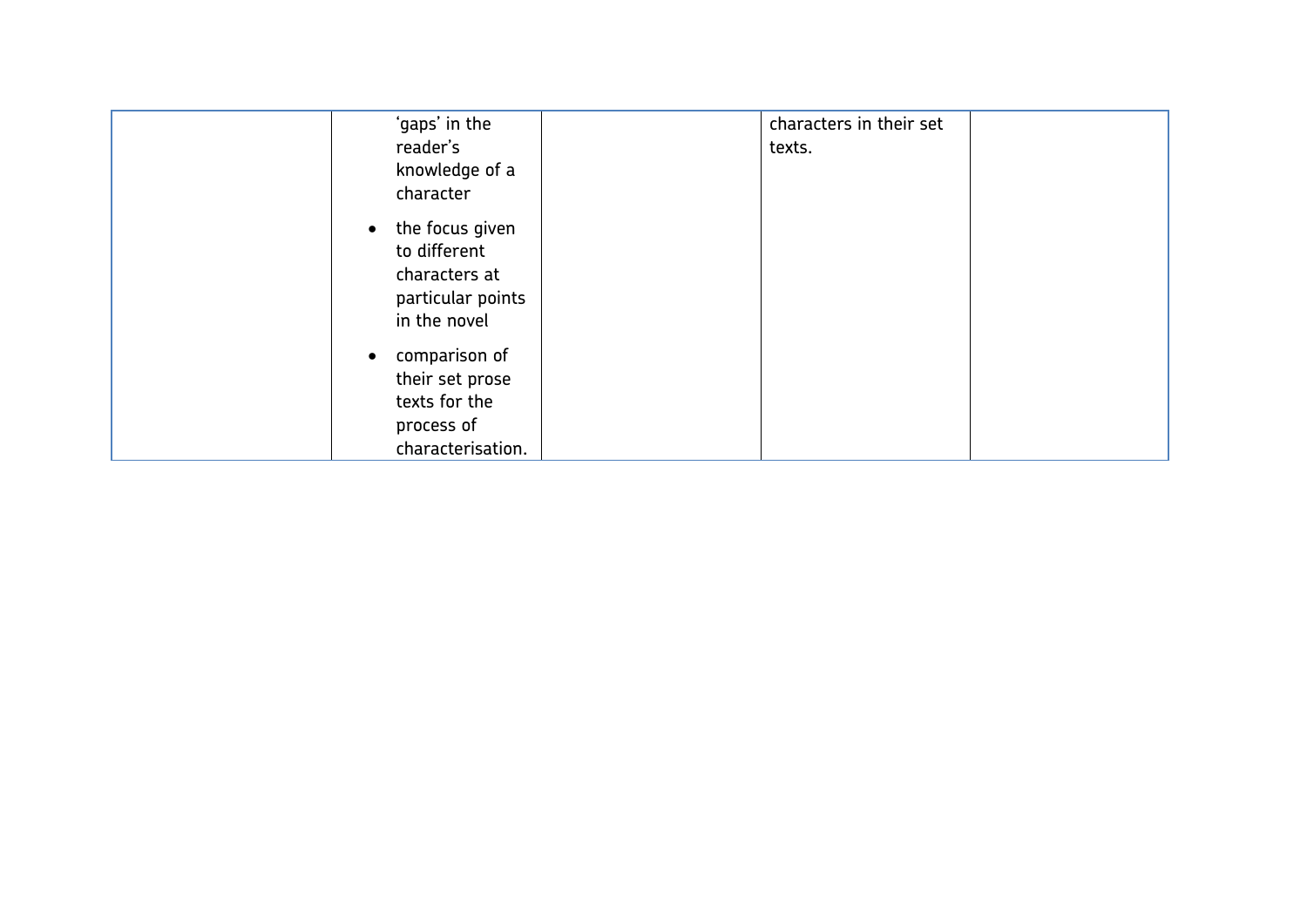| Week 4                                                                                                                                                                                                                                                                                                                                                                                                              |                                                                                                                                                                                                                                                                                                                                                                                                                                                  |                                                                                                                                                                                                                                                                                                                                                                                                                                                                                                                                                                                                                       |                                                                                                                                                                                                                                                                                                                                                                                                                                                                                                                                                           |                                             |
|---------------------------------------------------------------------------------------------------------------------------------------------------------------------------------------------------------------------------------------------------------------------------------------------------------------------------------------------------------------------------------------------------------------------|--------------------------------------------------------------------------------------------------------------------------------------------------------------------------------------------------------------------------------------------------------------------------------------------------------------------------------------------------------------------------------------------------------------------------------------------------|-----------------------------------------------------------------------------------------------------------------------------------------------------------------------------------------------------------------------------------------------------------------------------------------------------------------------------------------------------------------------------------------------------------------------------------------------------------------------------------------------------------------------------------------------------------------------------------------------------------------------|-----------------------------------------------------------------------------------------------------------------------------------------------------------------------------------------------------------------------------------------------------------------------------------------------------------------------------------------------------------------------------------------------------------------------------------------------------------------------------------------------------------------------------------------------------------|---------------------------------------------|
| Learning objective                                                                                                                                                                                                                                                                                                                                                                                                  | Subject-specific skills                                                                                                                                                                                                                                                                                                                                                                                                                          | Learning activity                                                                                                                                                                                                                                                                                                                                                                                                                                                                                                                                                                                                     | Differentiation and<br>extension                                                                                                                                                                                                                                                                                                                                                                                                                                                                                                                          | <b>Resources</b>                            |
| Point of view<br>Students will:<br>explore the<br>different effects of<br>first and third<br>person narration<br>in their second<br>prose text<br>understand how<br>perspectives shift<br>in their second<br>prose text<br>be able to identify<br>and explain the<br>ways the writer of<br>prose text two has<br>presented speech<br>and thought and<br>the effects of such<br>choices<br>consider the<br>impact of | Applying knowledge of<br>the following to their<br>set text:<br>different types<br>$\bullet$<br>of narration<br>the effect of<br>$\bullet$<br>shifting<br>perspectives in<br>novels<br>categories of<br>$\bullet$<br>speech and<br>thought (eg<br>direct, indirect<br>and narrator's<br>representation<br>of speech or<br>thought acts)<br>reliable and<br>$\bullet$<br>unreliable<br>narrators<br>comparison of<br>$\bullet$<br>how the writers | Repeat activities from<br>autumn term 1, week 6<br>as appropriate for the<br>exploration of point of<br>view in prose text two.<br><b>Further activities</b><br>When exploring the<br>different ways in which<br>point of view operates in<br>their prose text, students<br>might rewrite selected<br>parts of the text to<br>explore scenarios from a<br>different perspective and<br>the different effect for<br>the reader.<br>Groups of students can<br>each take a different<br>character from their set<br>text and consider their<br>personal vocabulary,<br>considering whether their<br>choice of vocabulary | Repeat activities from<br>autumn term 1, week 6<br>as appropriate for the<br>exploration of point of<br>view in prose text two.<br><b>Further activities</b><br>Students could<br>storyboard and perhaps<br>film extracts from their<br>prose text where they<br>discuss how using<br>particular shot types<br>alters the perspective on<br>the scene for the viewer<br>or reader.<br>Students can extend<br>their work on the speech<br>or thought of characters<br>in their set text by<br>looking for patterns and<br>considering:<br>Is a character's | Storyboard sheets and<br>filming equipment. |
| potentially                                                                                                                                                                                                                                                                                                                                                                                                         | have used point                                                                                                                                                                                                                                                                                                                                                                                                                                  | reflect their perspective                                                                                                                                                                                                                                                                                                                                                                                                                                                                                                                                                                                             | speech or thought<br>always presented                                                                                                                                                                                                                                                                                                                                                                                                                                                                                                                     |                                             |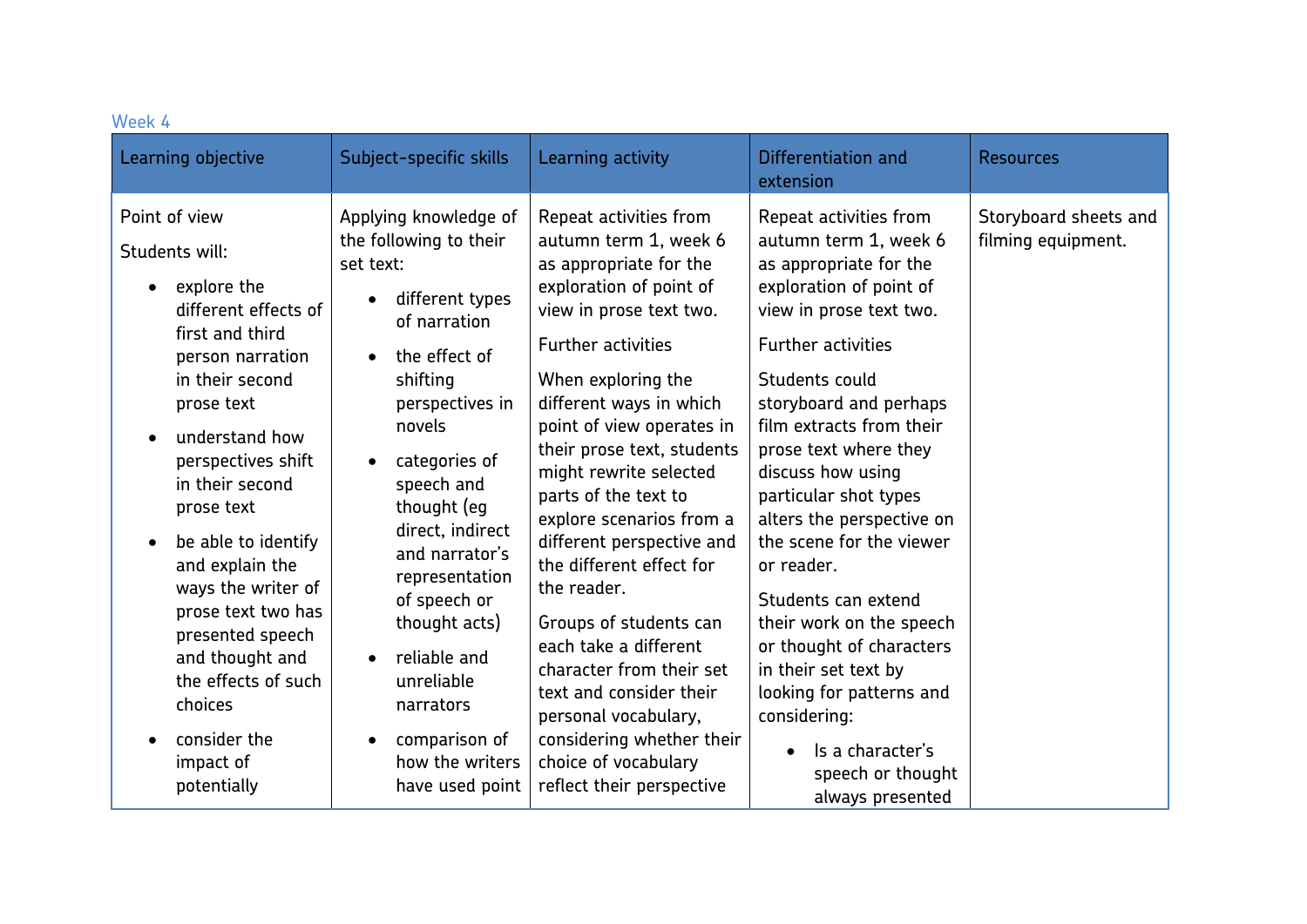| unreliable                                                                                                                                 | of view in their | on events in the novel.                                                                                                                                                                                     | in the same way?                                                                                     |
|--------------------------------------------------------------------------------------------------------------------------------------------|------------------|-------------------------------------------------------------------------------------------------------------------------------------------------------------------------------------------------------------|------------------------------------------------------------------------------------------------------|
| narrators in their<br>second prose text<br>compare point of<br>view in the second<br>prose text with<br>that in their first<br>prose text. | set prose texts. | Students will compare<br>the significance of point<br>of view in their two prose<br>set texts. They might<br>complete a comparative<br>grid to include the key<br>aspects of point of view<br>in each text. | Does it change at<br>certain points of<br>the novel?<br>Why has the<br>writer made those<br>choices? |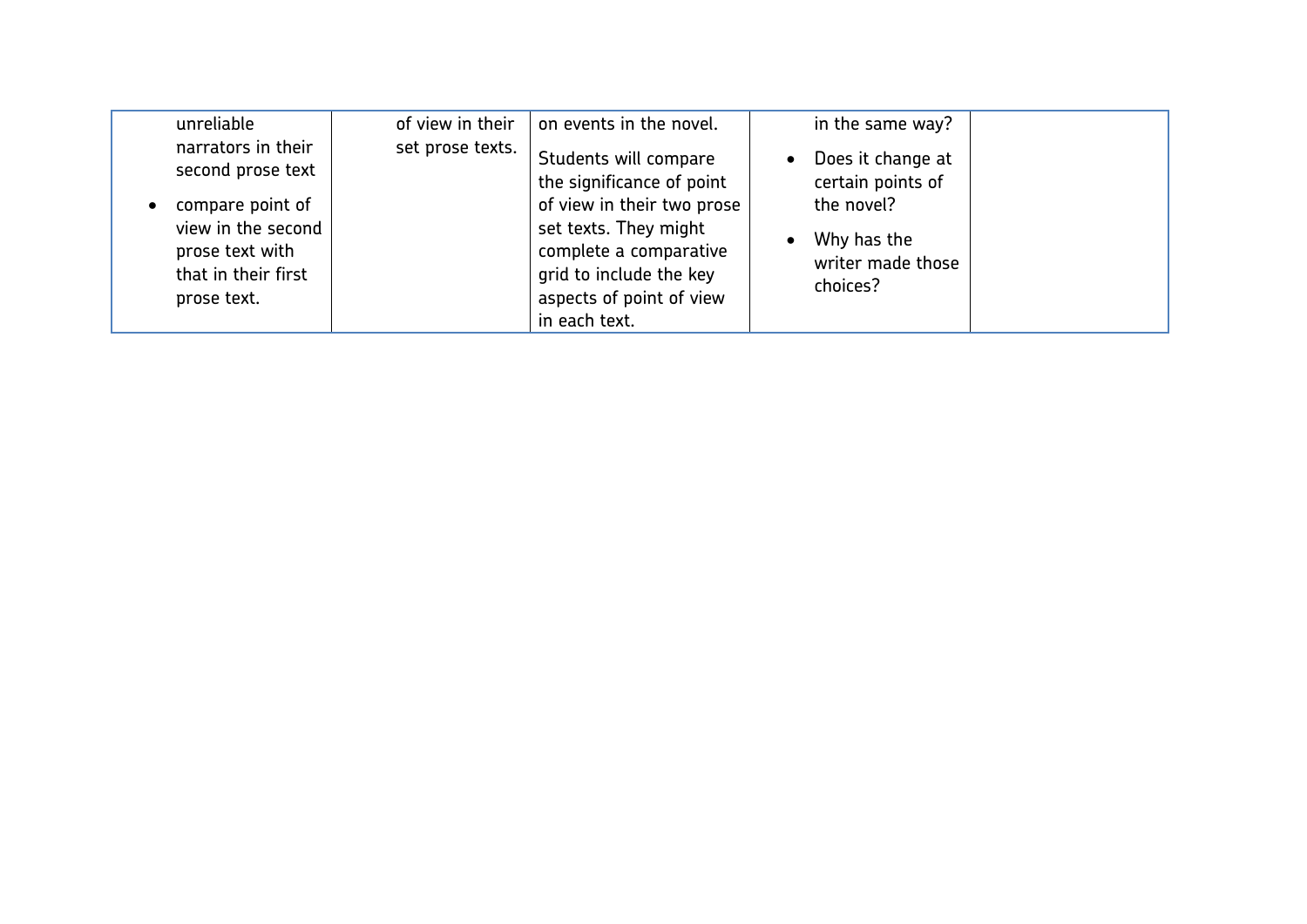| Week 5                                                                                                                                                                                                                                                             |                                                                                                                                                                                                                                                                                                                                                                                                           |                                                                                                                                                                                                                                                                                                                                                                                                       |                                                                                                                           |                                                                                                                                                                                                                                                              |
|--------------------------------------------------------------------------------------------------------------------------------------------------------------------------------------------------------------------------------------------------------------------|-----------------------------------------------------------------------------------------------------------------------------------------------------------------------------------------------------------------------------------------------------------------------------------------------------------------------------------------------------------------------------------------------------------|-------------------------------------------------------------------------------------------------------------------------------------------------------------------------------------------------------------------------------------------------------------------------------------------------------------------------------------------------------------------------------------------------------|---------------------------------------------------------------------------------------------------------------------------|--------------------------------------------------------------------------------------------------------------------------------------------------------------------------------------------------------------------------------------------------------------|
| Learning objective                                                                                                                                                                                                                                                 | Subject-specific skills                                                                                                                                                                                                                                                                                                                                                                                   | Learning activity                                                                                                                                                                                                                                                                                                                                                                                     | Differentiation and<br>extension                                                                                          | <b>Resources</b>                                                                                                                                                                                                                                             |
| Developing contextual<br>awareness<br>Students will:<br>be able to think<br>about the<br>significance of a<br>range of<br>contextual factors<br>in the shaping of<br>meaning<br>compare context<br>in the second set<br>text with that in<br>their first set text. | Applying knowledge of<br>the following to their<br>set text:<br>biographical,<br>$\bullet$<br>literary and<br>historical<br>contexts of<br>production<br>contexts of<br>$\bullet$<br>reception<br>including<br>modern<br>interpretations<br>of texts and<br>genres<br>a wider range<br>$\bullet$<br>of contexts<br>which<br>specifically<br>impact on the<br>set text eg<br>class, gender<br>and culture. | Repeat activities from<br>autumn term 1, week 7<br>as appropriate for the<br>exploration of context in<br>prose text two.<br>Students will compare<br>the significance of<br>context in their two<br>prose set texts. This may<br>include a visual<br>comparison via display<br>but students will perhaps<br>complete a comparative<br>grid to include the key<br>aspects of context in<br>each text. | Repeat activities from<br>autumn term 1, week 7 as<br>appropriate for the<br>exploration of context in<br>prose text two. | A range of secondary<br>sources from across<br>time and from<br>different critical<br>viewpoints.<br>Access to reference<br>material which will<br>help students to<br>research contexts of<br>production.<br>TV and film<br>adaptations of the<br>set text. |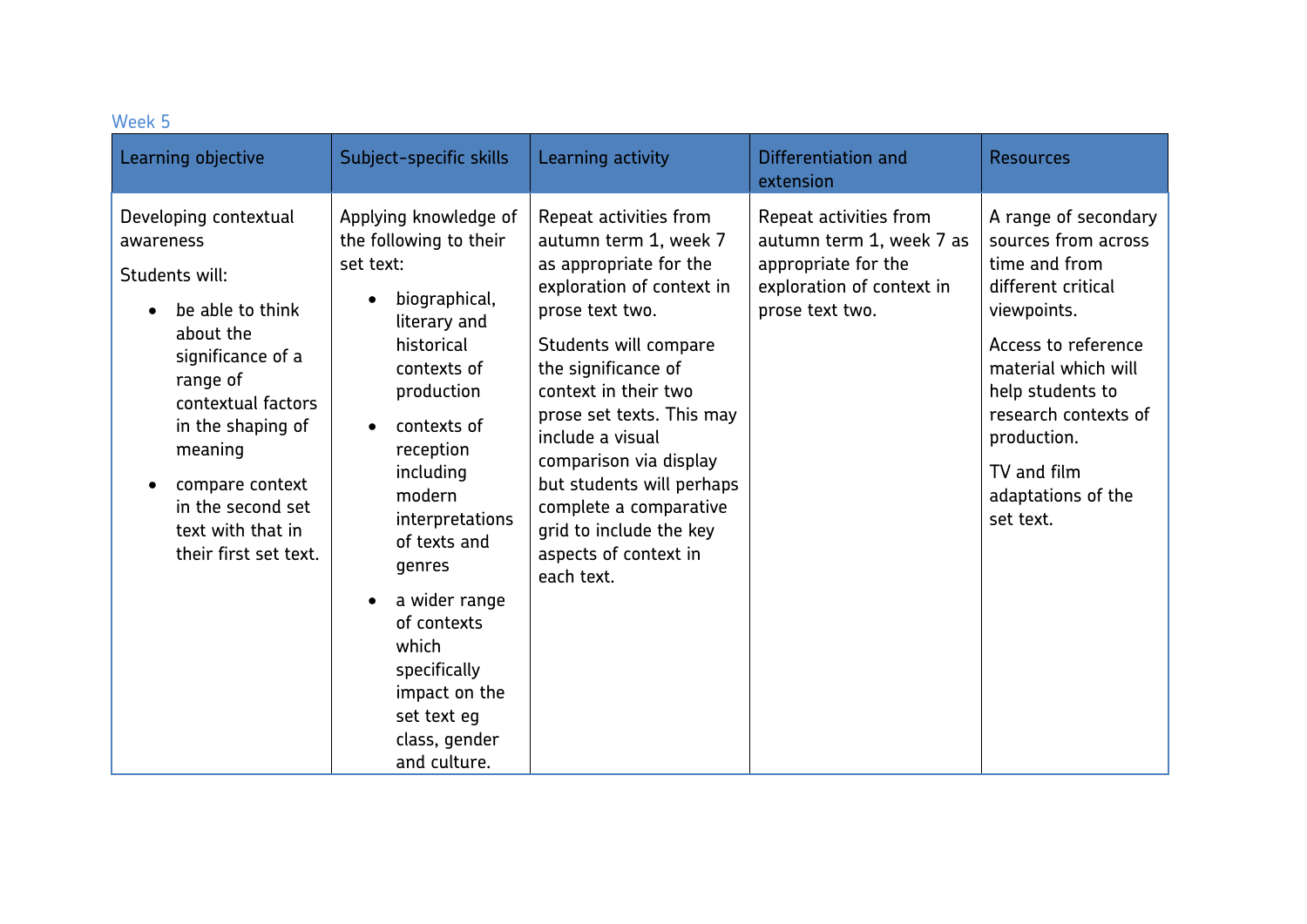| Week 6                                                                                                                                                                                                                                                                                                                                                                       |                                                                                                                                                                                                                                                                                                                                                                                              |                                                                                                                                                                                                                                                                                                                                                                                                                                                                                                                                                                                                           |                                                                                                                                                                                                                                                                                                                                                                                                                                                                                                                                                                    |                                                       |
|------------------------------------------------------------------------------------------------------------------------------------------------------------------------------------------------------------------------------------------------------------------------------------------------------------------------------------------------------------------------------|----------------------------------------------------------------------------------------------------------------------------------------------------------------------------------------------------------------------------------------------------------------------------------------------------------------------------------------------------------------------------------------------|-----------------------------------------------------------------------------------------------------------------------------------------------------------------------------------------------------------------------------------------------------------------------------------------------------------------------------------------------------------------------------------------------------------------------------------------------------------------------------------------------------------------------------------------------------------------------------------------------------------|--------------------------------------------------------------------------------------------------------------------------------------------------------------------------------------------------------------------------------------------------------------------------------------------------------------------------------------------------------------------------------------------------------------------------------------------------------------------------------------------------------------------------------------------------------------------|-------------------------------------------------------|
| Learning objective                                                                                                                                                                                                                                                                                                                                                           | Subject-specific skills                                                                                                                                                                                                                                                                                                                                                                      | Learning activity                                                                                                                                                                                                                                                                                                                                                                                                                                                                                                                                                                                         | Differentiation and<br>extension                                                                                                                                                                                                                                                                                                                                                                                                                                                                                                                                   | <b>Resources</b>                                      |
| Comparative essay<br>writing skills<br>Students will:<br>be able to apply<br>the knowledge<br>gained during the<br>prose study<br>course to the<br>comparison of<br>their set texts for<br>an essay response<br>understand the<br>demands of the<br>AS Paper 2,<br>Section B exam<br>questions<br>learn how to<br>structure a<br>response to a<br>practice exam<br>question. | Applying knowledge of<br>the following to the<br>comparison of their<br>set texts:<br>how the<br>representation<br>of aspects of<br>love in prose<br>often reflects<br>the contexts of<br>production<br>the conventions<br>of prose as<br>seen in their<br>study of their<br>set prose texts<br>how to respond<br>$\bullet$<br>to a sample<br>exam question<br>for AS Paper 2,<br>Section B. | Students should be given<br>a copy of the Assessment<br>objectives (AOs), a<br>sample exam question<br>and a specimen question<br>commentary which<br>models how questions<br>are set to enable<br>students to address all<br>the AOs.<br>Students might then<br>consider a number of<br>specimen exam questions<br>to identify how each of<br>these are worded to<br>invite students to<br>address all of the AOs.<br>In groups, students<br>might work with different<br>exemplar student scripts<br>to annotate where AOs<br>are being addressed.<br>Students can work in<br>pairs or groups to plan a | Students might devise an<br>'Approach to comparative<br>prose questions' checklist,<br>which includes how to<br>ensure that all AOs are<br>addressed and the way to<br>approach the exam<br>question.<br>Students could write their<br>own practice questions<br>and AOs commentary to<br>demonstrate their<br>understanding of how the<br>question wording invites<br>the student to address all<br>AOs in their response.<br>Working in pairs, students<br>could swap questions and<br>plan a response to their<br>partner's question to<br>check its viability. | AQA resource<br>package for AS<br>Paper 2, Section B. |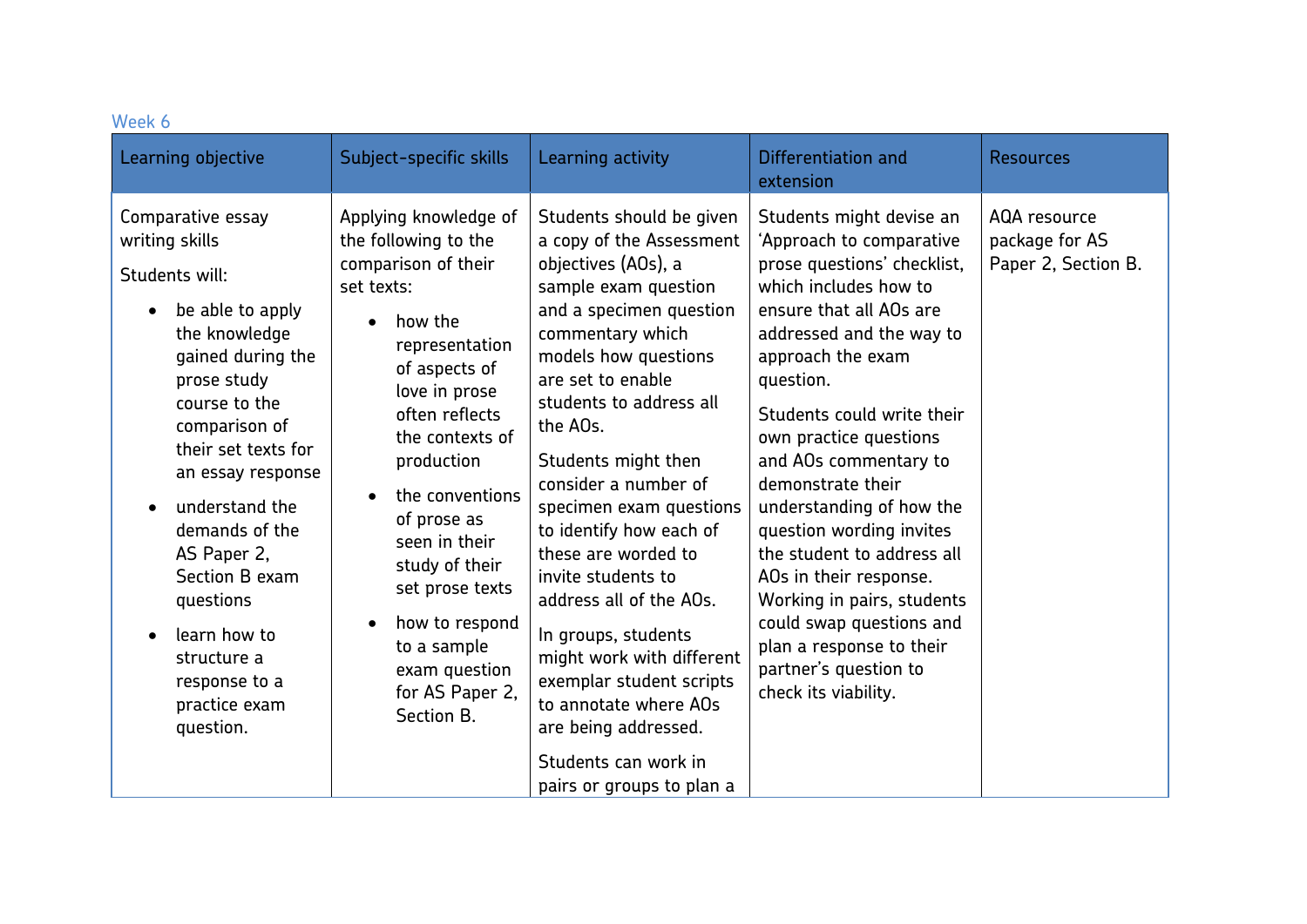| response to a<br>comparative prose<br>question. The response<br>might also be written in<br>pairs or groups.          |  |
|-----------------------------------------------------------------------------------------------------------------------|--|
| Students then go onto<br>planning and writing a<br>response to another<br>comparative prose<br>question individually. |  |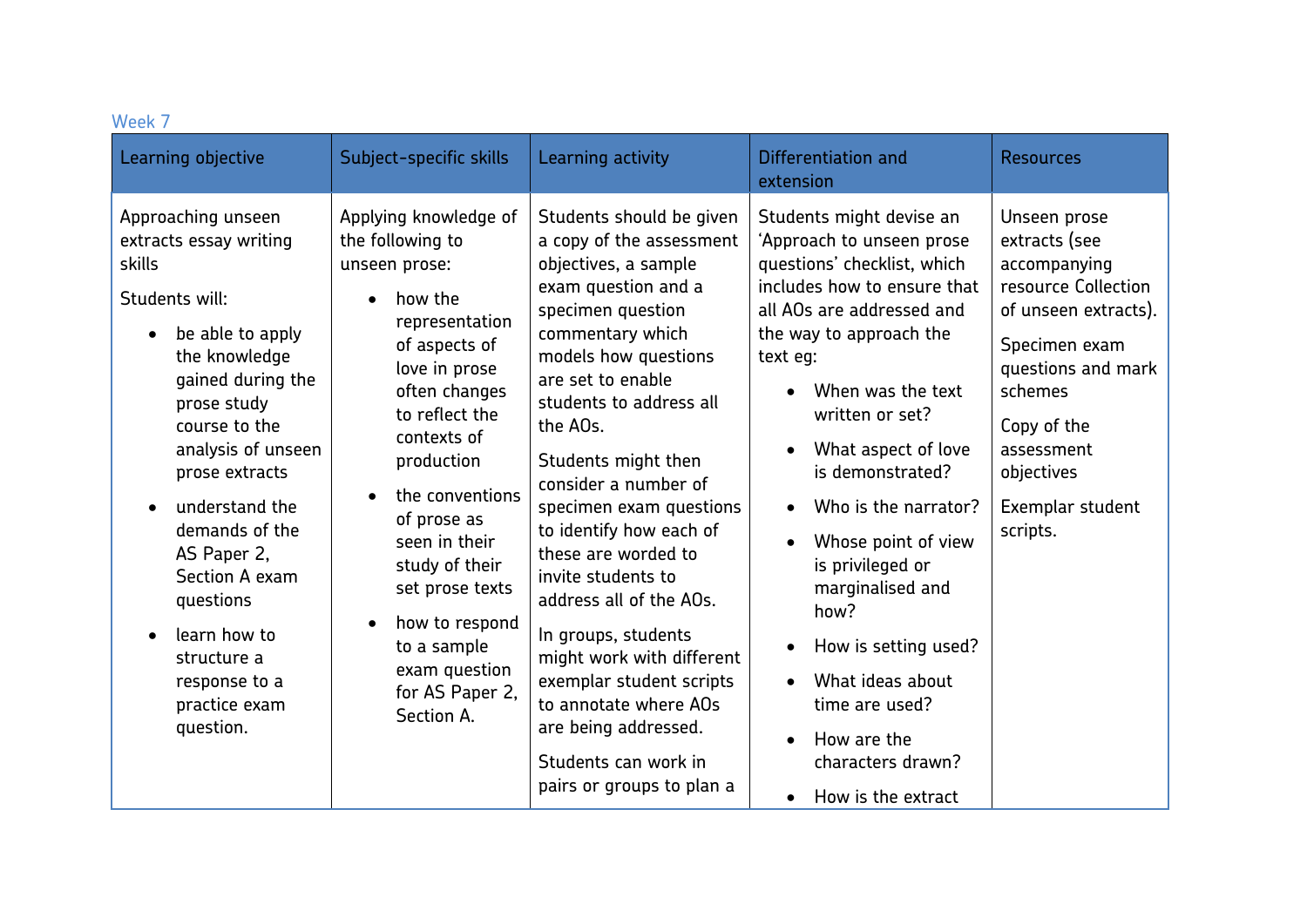|  | response to an unseen<br>extract question. The<br>response might also be<br>written in pairs or<br>groups.<br>Students then go onto<br>planning and writing a<br>response to another<br>unseen extract question<br>individual. | structured?<br>What language<br>features are used?<br>What specific<br>contexts are<br>relevant? (eg gender,<br>power, class). |  |
|--|--------------------------------------------------------------------------------------------------------------------------------------------------------------------------------------------------------------------------------|--------------------------------------------------------------------------------------------------------------------------------|--|
|--|--------------------------------------------------------------------------------------------------------------------------------------------------------------------------------------------------------------------------------|--------------------------------------------------------------------------------------------------------------------------------|--|